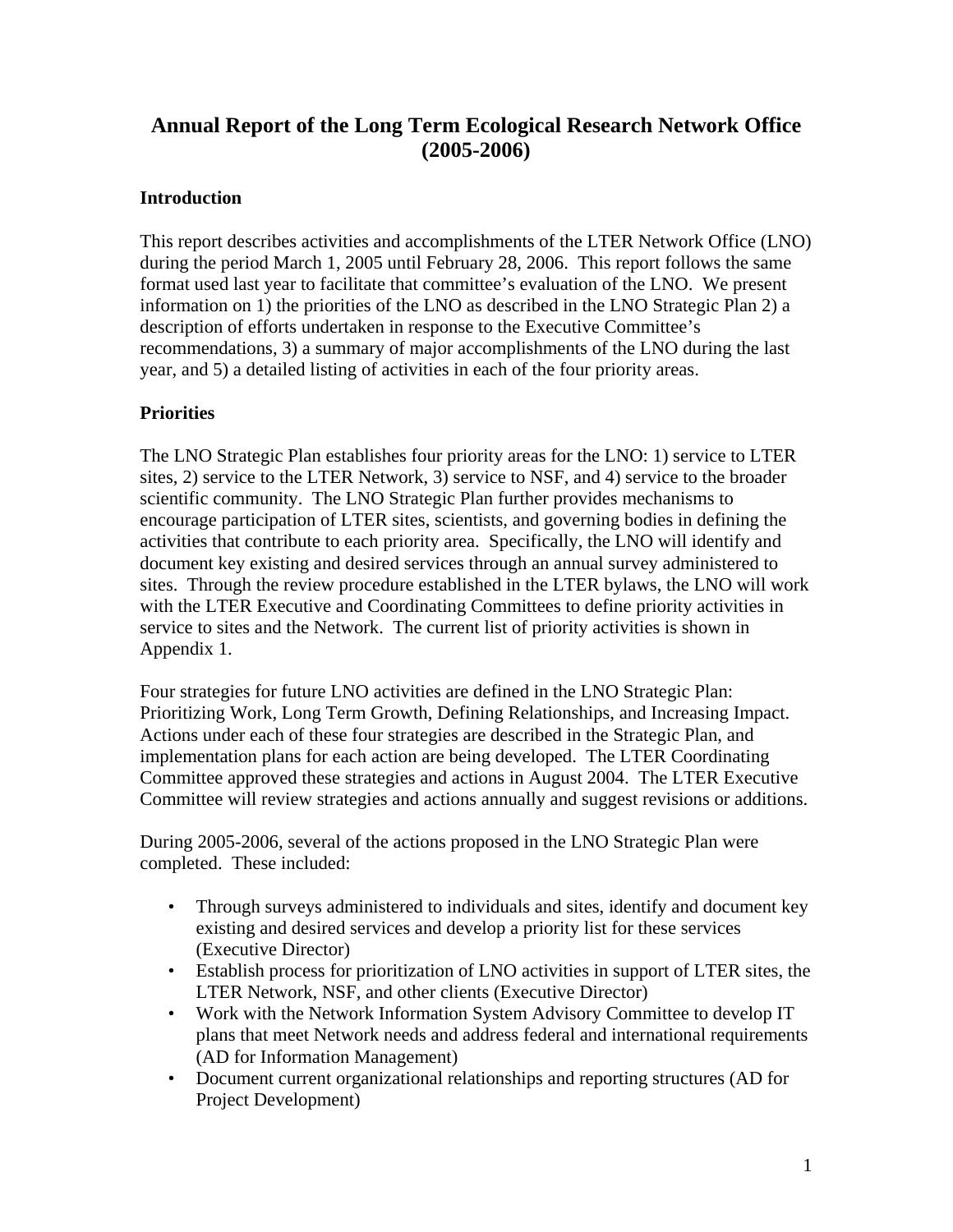- Review and implement a new organizational model within UNM (e.g. independent center) in light of objectives, including the need for a Program Manager position for day-to-day oversight of this new center (Executive Director)
- Clarify relationship of LNO senior staff to UNM by developing, testing, revising, and implementing an evaluation process for research faculty (Executive Director)

New actions will be added to the Strategic Plan based on the annual review LNO by the Network Office and the outcome of the network planning process.

#### **Response to Executive Committee Recommendations**

The EC identifies and targets the following items for attention by the LNO during 2005:

1. Procedures for document archiving, searching, and retrieval need to be improved.

Response – The LNO focused effort on revising and updating the LTER document archive with the goal of providing simple and easy search and retrieval capabilities. The document archive contains links to a series of key historical documents and should function as the primary source for LTER and non-LTER personnel seeking LTER records. Four steps were completed in 2005 in order to make the archive more accessible. A reorganization of the web page provides a more intuitive search image. A more powerful search engine improves the capability of finding specific documents, and links to new and popular additions to the archive. A new document classification was developed and implemented that better matches the more common searches. Finally, document names were standardized. See:

<http://intranet.lternet.edu/modules.php?op=modload&name=UpDownload&file=index>

2. LNO assistance to sites, upon request, with website development should be encouraged.

Response – The LNO has always attempted to assist sites with website development consistent with the resources available. At present, the LNO has 1.5 FTE assigned to website development and technical implementation. The primary responsibility of the these two staff members is the LTER Network and intranet web sites, and maintenance of these sites occupies most of their time. Additional sites that have been developed, implemented, or consulted on this year include the All Scientists Meeting site, the TRENDS volume site, and the site supporting the Briggs/Knapp shrub dynamics group, which group provided the focus for the science theme at the VCR CC meeting and the upcoming mini-symposium. LNO staff provided assistance to four sites (HBR, SEV, LUQ, and BES) with website development in 2005-2006, as well as assistance to numerous sites with technical questions about website implementation. All requests for assistance from sites were honored, although final resolution of some may still be pending. In addition, we provided web-based collaboration tools to the LTER Graduate Students, the LTER Planning Grant Working Groups, and LTER Information managers, created site maps for Schoolyard and ILTER web sites, and redesigned site pages for all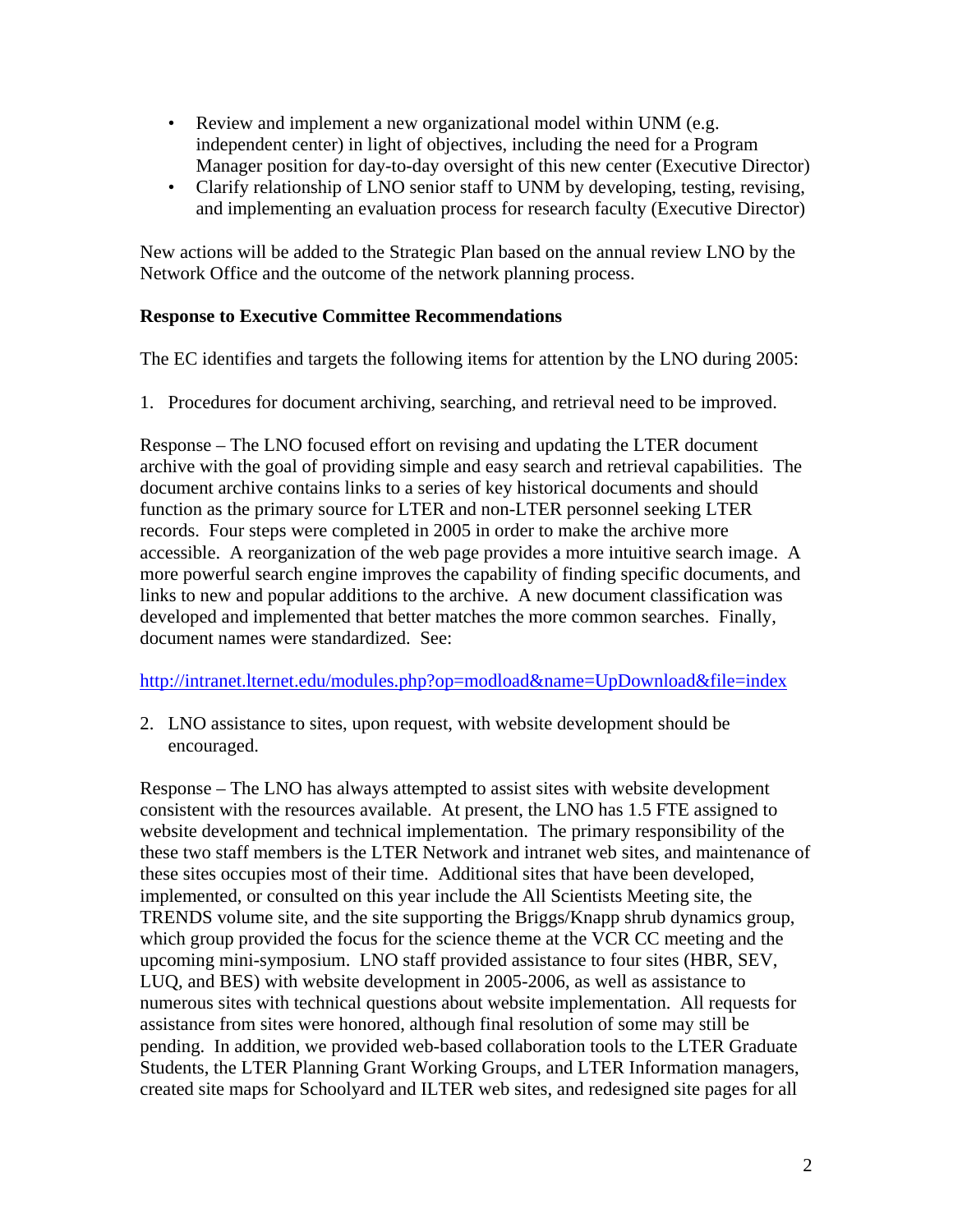sites in LTER network (see [http://www.lternet.edu/sites/\)](http://www.lternet.edu/sites/). In addition, LNO staff played a key role in developing web site design and content recommendations for the Network.

3. LNO should continue to assist sites with EML implementation, to the degree possible given budget constraints.

Response – LNO staff have addressed EML implementation in two important ways, by providing direct assistance to sites to facilitate the implementation of EML and by providing software tools that use EML to achieve network-level data management objectives. LNO obtained funds from the National Biological Information Infrastructure program of USGS to recruit an informatics specialist, Inigo San Gil, who focuses on EML implementation. During 2005-2006, Dr. San Gil provided direct on-site and remote assistance to individual LTER sites to transform the site's metadata to the network standard, the EML. This greatly increased the level of metadata standardization in the network as well as making available a more robust search capability after the documents are harvested. Inigo worked with 23 sites on a variety of issues including Controlled Vocabulary, the LTER Metadata Catalog, LTER metadata standardization, the LTER Custom Unit Registry, and the EML 2 BDP Crosswalk. In addition, Duane Costa and Mark Servilla built on the EML standard to create the new Metacat Search Interface (see http://metacat.lternet.edu) and make improvements to the Metacat Harvester, which automatically harvests EML documents from 20 LTER Network sites and has resulted in the registration of over 3,500 metadata documents in the LTER Network Metadata Catalog. With the continuation of our NBII metadata initiative we will continue this work in 2006 focusing on including currently non-participating sites in the Metadata Catalog and increasing the richness of EML along the tiered-trajectory for each site now participating.

4. As the role of LNO continues to evolve (e.g. during the planning process), LNO should routinely clarify the roles, responsibilities, and expectations of both staff and senior management.

Response – LNO staff have been closely involved in Planning Grant activities pertinent to this recommendation. Bob Waide and John Magnuson are involved in the Governance Working Group, which is charged with evaluating the existing relationship among elements of the LTER network and recommending improvements in the governance structure. Acceptance of these recommendations by the Coordinating Committee will help refine the responsibilities of LNO staff. An explicit re-evaluation of the LNO Strategic Plan will be undertaken once the final recommendations of the Planning Grant are determined. In the meantime, the efforts of LNO staff are being re-targeted as needs arise during the planning process. For example, John Vande Castle and James Brunt have redirected effort to the Cyberinfrastructure planning element of the Planning Grant. A review of roles and responsibilities in light of Planning Grant recommendations takes place during the annual review of each staff member.

5. LNO should continue to be creative and flexible with the kinds of synthesis activities that can be funded through LNO (e.g. cross-site working group activities).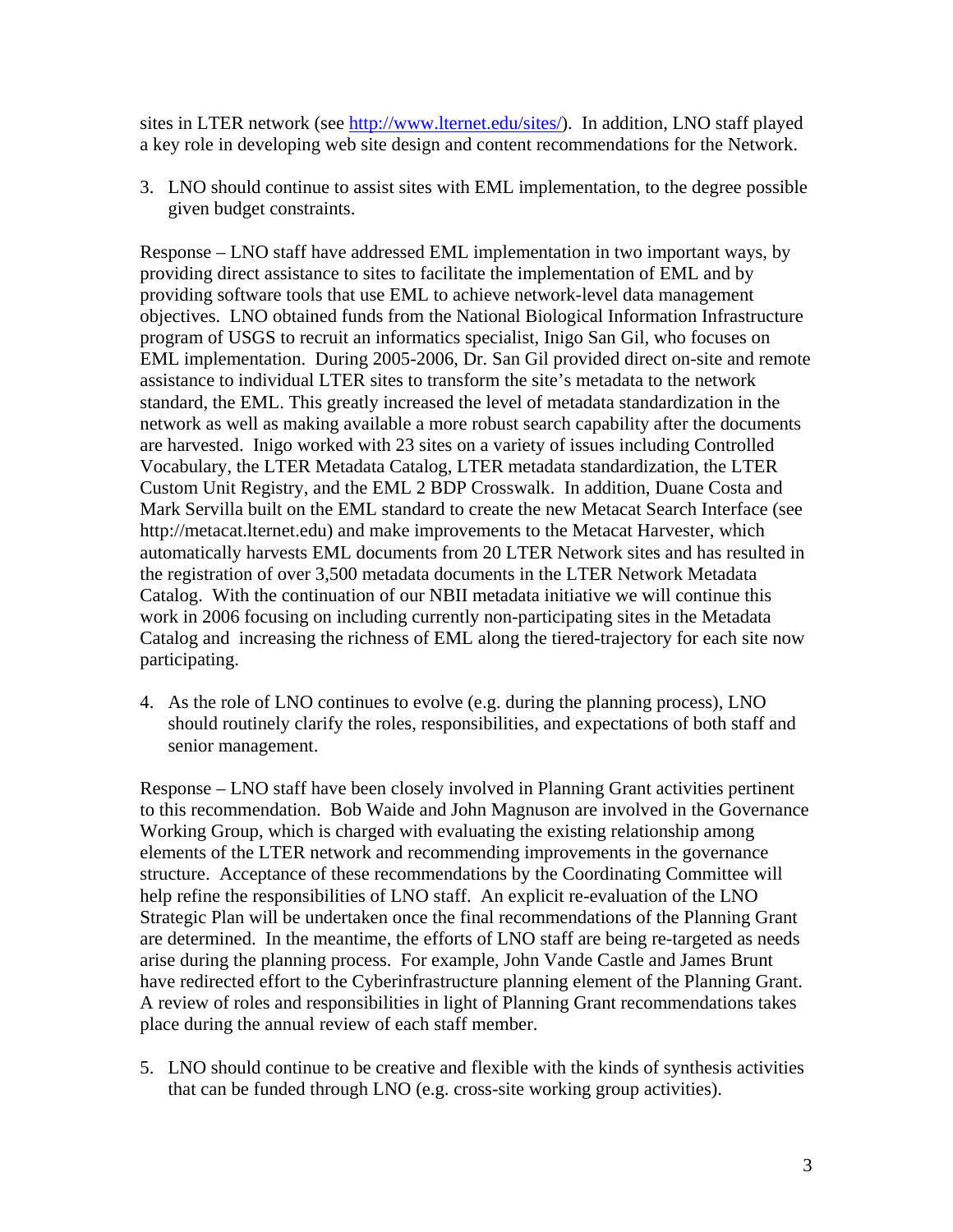Response – The LNO determines the use of funding for cross-site working group activities on an annual basis with the LTER Executive Committee. During 2005-2006, we projected support for new working groups to total around \$55,000. One of these working groups was aimed at developing the Science Theme for the VCR Coordinating Committee meeting, which subsequently formed the basis for the NSF mini-symposium in March 2006. We will re-evaluate the kinds of activities to be supported in 2006-2007 at the upcoming Executive Committee meeting.

6. The LNO Director should investigate alternative funding mechanisms for support of the 2006 All Scientists Meeting, in the event that NSF supplemental support is inadequate.

Response – The LNO developed an alternative funding plan for the 2006 ASM that was based on new funding from NSF and redirection of \$75K from scheduled meetings and other LNO budget categories. This plan was presented at the VCR CC meeting. Fortunately, DEB and other NSF directorates have now agreed to supply sufficient funding to conduct the Estes Park meeting. Therefore, the alternative funding plan will not be necessary, and these funds can be used for pre- or post-ASM working groups.

# **Major Findings**

## **Executive Summary**

The scope and priority of activities conducted by the LTER Network Office (LNO) are closely linked to the overall objectives of the LTER Network and the tasks defined through the Cooperative Agreement between NSF and the University of New Mexico. The Scope of Work described in the Cooperative Agreement comprises ten core task areas. During the last year, the LNO has realized 20 major accomplishments related to our core task areas, as well as many achievements in response to specific tasks.

- LNO Senior Staff participated in the development of a \$300,000 supplement proposal to the LTER planning grant to develop a strategic plan for Cyberinfrastructure to complement the Network Strategic Plan. This proposal was funded in June 2005, and James Brunt and John Vande Castle are among the four individuals leading this project. As part of this project, Vande Castle conducted an inventory of cyberinfrastructure capabilities at sites. LNO staff members are facilitating the organization and logistics of focus group meetings in association with this supplement as well as for the overall planning activity.
- LNO staff greatly increased the level of metadata standardization in the network by providing direct on-site and remote assistance to individual LTER sites to transform the site's metadata to the network standard EML. This effort was greatly facilitated by the ongoing NBII/LTER metadata initiative.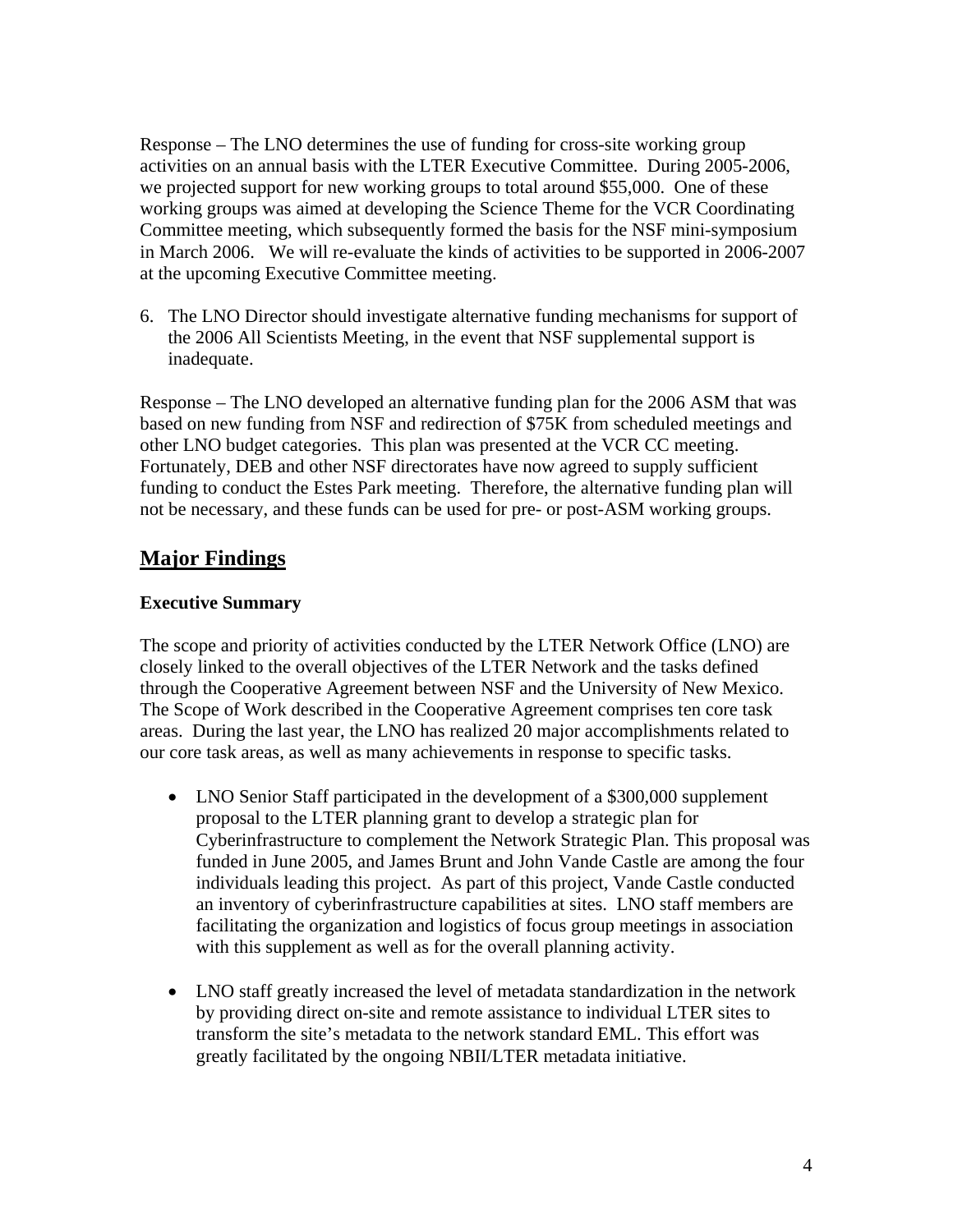- LNO staff continued to make improvements and increased the participation in the LTER Network Metadata Catalog. This work has resulted in the registration of over 3,500 metadata documents from the LTER Network. The Metacat Harvester automatically harvests EML documents from 20 LTER Network sites.
- LNO staff developed an Advanced Query Interface to the metadata catalog that provides researchers the ability to formulate complex query strings when searching the LTER Metacat database to quickly narrow search results. This includes a graphical spatial search capability.
- LNO continued a major partnership with the National Biological Information Infrastructure (NBII) to develop an LTER/NBII metadata initiative and fund a new position in ecological informatics. This position, funded by NBII and occupied by Inigo San Gil, is now in its second year and expands the relationship between LTER and NBII informatics programs while providing technical support to LTER sites and information managers.
- William Michener, Associate Director for Development for LNO, served as codirector of the National Ecological Observatory Network (NEON) Project Office. This Office plays a key role in managing the NEON Design Consortium, under which NEON will be fully planned, designed and budgeted. Michener's contributions to this project were supported through a Cooperative Agreement between the National Science Foundation and the American Institute of Biological Sciences.
- LNO staff completed a Network Information System Strategic Plan working with the Network Information System Advisory Committee (NISAC). James Brunt edited and was lead author on the NIS Strategic Plan, a vision document that provides guidance for the development of the NIS, which was approved by the LTER Coordinating Committee (CC) in May 2005.
- LNO staff completed a major revision to the LTER Network Data Policies. James Brunt led an evaluation of existing site data access requirements and was the lead author on a revision of the LTER data access policies that was approved by the CC in September 2005.
- LNO staff completed a successful NIS pilot study using grid technologies. Mark Servilla led a six-month pilot project demonstrating the combined capabilities of LTER and the National Center for Supercomputing Applications (NCSA) in grid technologies. This pilot project was demonstrated successfully at the Fall Coordinating Committee meeting, and the effort is being continued as a full proposal to utilize grid technologies in the development of the Network Information System. Development of the NIS is being carried out by LNO staff in coordination with NISAC and advances in the SEEK project.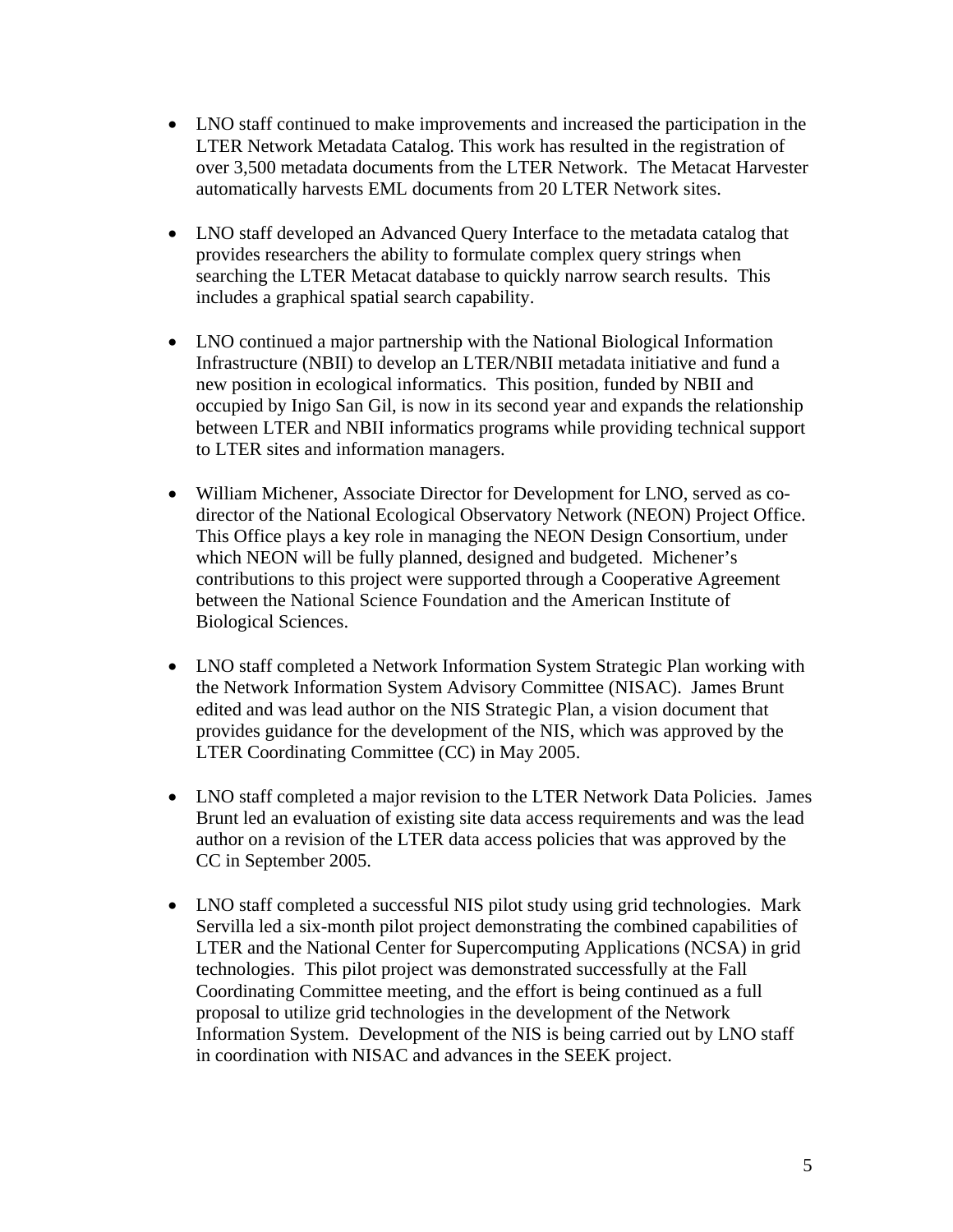- The LNO formed and facilitated the activities of the 2006 All Scientists Meeting Program Committee. Bob Waide, Bill Michener, and John Vande Castle all serve on this committee. LNO staff prepared a supplement proposal to obtain \$175,000 in funds for this meeting from NSF, managed contracts with the meeting venue, and facilitated the activities of the Program Committee through the development of web pages, the creation of an e-mail alias, and the support for conference calls.
- John Vande Castle continued to manage the acquisition of Very High Resolution Reconnaissance Imagery, MODIS time series subsets, International Space Station photography, and the deployment of Aerosol Robotic Network (AERONET) sun photometers at LTER sites. Vande Castle was the point of contact with relevant agencies for the acquisition of these data for all sites in the LTER Network.
- LNO staff completed major revisions of the LTER Network brochure, the LTER document archive, the LTER web page, the electronic version of the Network News, and the LTER display. In addition, McOwiti Thomas collaborated with NSF staff on a new brochure highlighting applications of LTER research. He also developed a new format for the print version of the Network News.
- The LNO staff continued to develop and troubleshoot the new Ecoinformatics Training and Usability Testing Lab. Despite serious problems with purchased equipment and delays in completing installations on the part of UNM, the laboratory was made operational in time to complete several informatics training sessions. LNO staff negotiated replacement of defective Dell machines to a newer and more reliable model and reconfigured the Training Laboratory with these new machines.
- LNO staff produced a new administrative interface to the bibliography database that allows sites to upload or harvest their bibliographies to the all-site bibliography. LNO staff assisted sites in repopulating this database to make it current. At this time there is 80% participation in this database.
- LNO staff improved the search interface for the bibliography to include the ability to export EML for citations or groups of citations. The interface has been made publicly available through the LNO source code server for sites to use. This interface is also in use for the Standard Methods and OBFS databases.
- LNO staff led the development of an EML Custom-unit Registry database. This network resource for metadata standardization contains both standard and custom scientific units defined in the Scientific, Technical, and Medical Markup Language (STMML) syntax and as required by the Ecological Metadata Language standard. The database was demonstrated at the LTER Information Manager's Meeting in Montreal Canada during August 2005.
- LNO staff developed a new LTER Network News Portal that is a major revision of the online Network Newsletter from a static electronic version to dynamic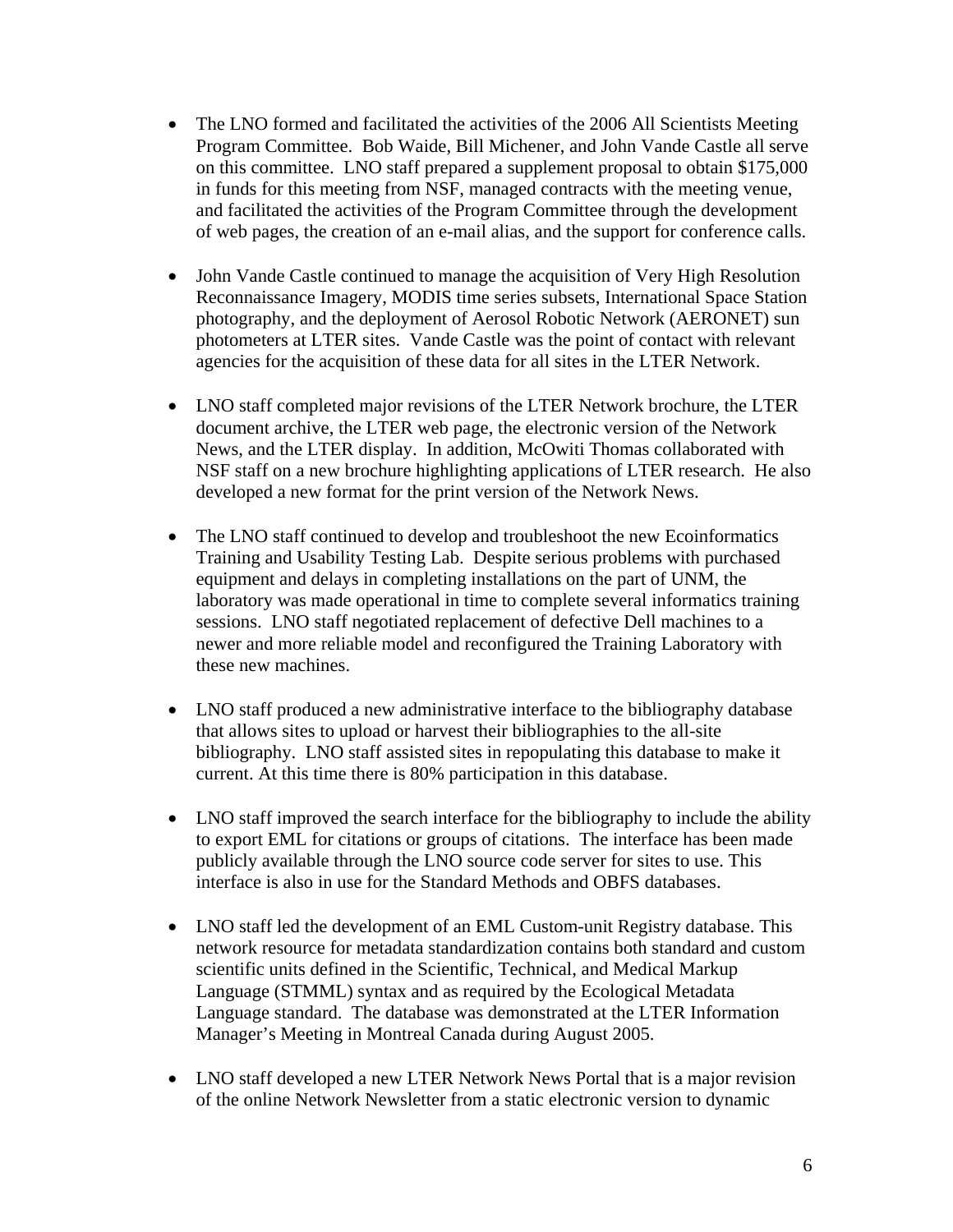news portal with frequent updates between paper publications. This new format allows for more user participation and creates more outlets for network news (RSS feeds, etc.)

- Inigo San Gil produced an EML/NBII Metadata Crosswalk that greatly improves the existing metadata crosswalk between the EML and the government standard, the Biological Data Profile (BDP). He also developed an internet application to make the crosswalk application public.
- The LNO managed the transition to an interim Chair of the Coordinating Committee upon the retirement of Jim Gosz. LNO worked with the Executive Committee to identify candidates for the election of a new Chair in 2006.
- The LNO underwent a successful mid-term review of operations by NSF.

More detailed descriptions of accomplishments are given in the following sections organized according to Service to LTER sites, Service to the LTER Network, Service to NSF, and Service to the Broader Community.

#### **Service to LTER sites**

Service to LTER sites takes a variety of forms including support for travel, meeting coordination, technical advice, support of communications and database systems, and response to requests from individual investigators. LNO staff members prioritize their time among site and network support activities according to criteria developed as part of the LNO Strategic Plan. Many activities benefit both sites and the network. The following represents a sampling of activities conducted that primarily benefited sites.

- As part of our annual review process, the LNO prepares and administers a survey to sites in collaboration with the LTER Executive Committee. Sites were surveyed in January 2005 to identify needs for additional support. Results of these surveys were transmitted to the Executive Committee for use in the annual review of the LNO.
- Greg Shore, Systems Administrator, managed LNO infrastructure to provide 24/7 access to key services by sites. Greg responded to requests for assistance from at least 16 LTER sites. Some of the issues addressed included troubleshooting an FTP file transfer problem, assisting with video teleconference testing, providing recommendations and specifications for new PC systems, setting up a remote VNC connection for troubleshooting a Kepler software problem, providing information for detection and recovery an from Apache web server Gallery PHP cross-site scripting security exploit, troubleshooting approaches to remedy a network connectivity outage related to security measures, troubleshooting ERDAS Imagine image rectification software problems, providing training in satellite image rectification techniques and strategies, assisting sites to complete Domain Name Service (DNS) zone file changes for pointing to new web server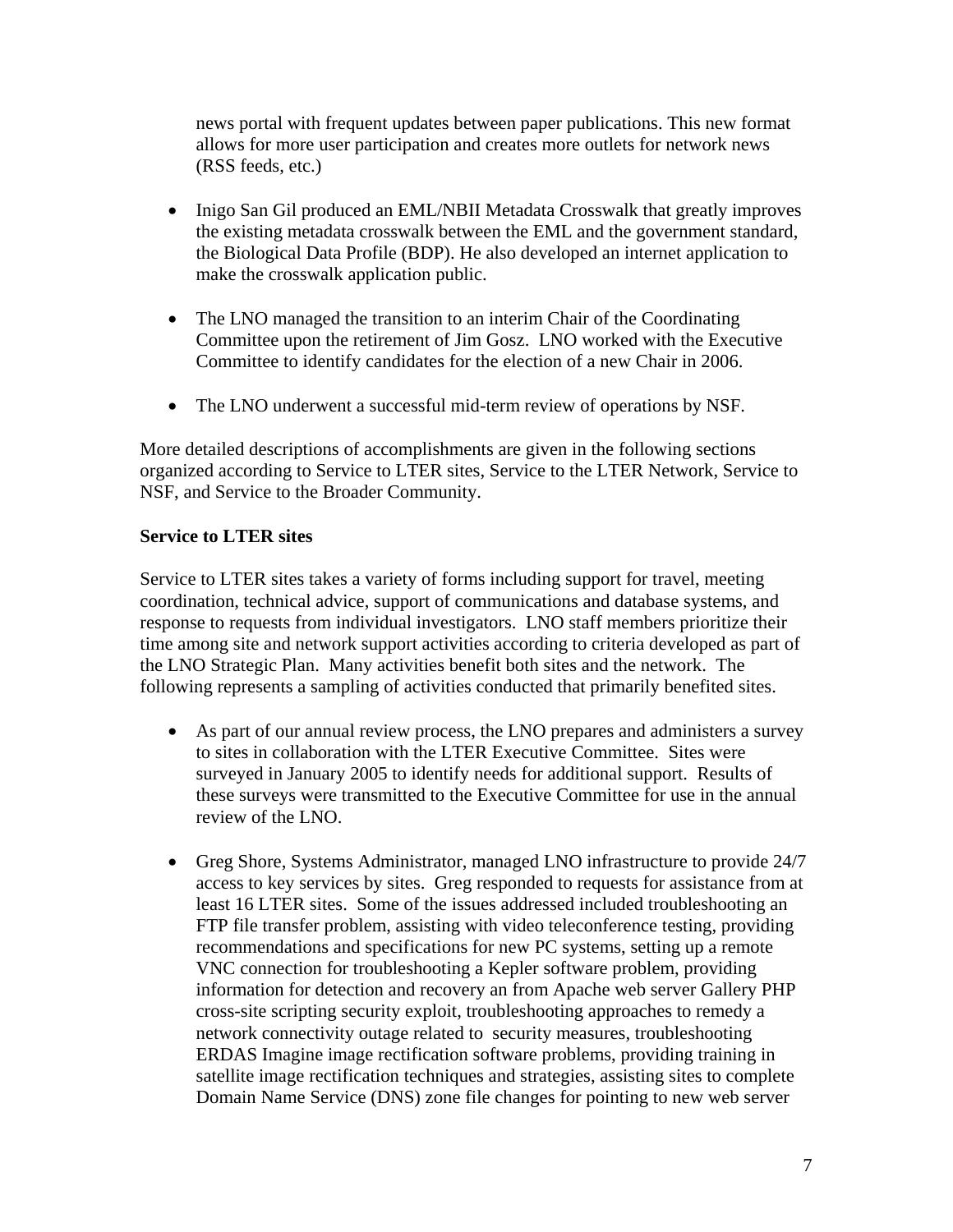and a new data catalog server, supplying wireless access for the September, 2005, CC meeting in Virginia, and supplying wireless access and Polycom video teleconference system for April, 2005, CC meeting in Key Largo, FL.

- Inigo San Gil provided direct on-site and remote assistance to individual LTER sites to transform the site's metadata to the network standard, the EML. This greatly increased the level of metadata standardization in the network as well as making available a more robust search capability after the documents are harvested. Inigo worked with 23 sites on a variety of issues including Controlled Vocabulary, the LTER Metadata Catalog, LTER metadata standardization, the LTER Custom Unit Registry, and the EML 2 BDP Crosswalk.
- Marshall White continued to provide web hosting and web support to the HBR LTER, consulted with the SEV LTER to further develop their website and intranet, consulted with BES LTER on web based application development, began working with LUQ LTER in redesign of their website, and provided input to the LTER Information Management web development working group.
- Bob Waide visited three LTER sites (Palmer, Niwot, Florida Coastal Everglades) to assess needs of sites and scientists and provide information on LNO activities.
- Waide continued his collaboration in a NASA-funded project to conduct LIDAR overflights of selected LTER and non-LTER sites. The goal of this project is to develop techniques for surveying biodiversity using forest structure measures derived from radar data. At present, five LTER sites (HBR, HFR, CWT, SEV and AND) are involved in the project.
- Senior LNO staff coordinated cross-site research activities involving LTER and non-LTER investigators by serving as intermediaries between sites and investigators and by providing letters of support for proposals for work at LTER sites.
- Deana Pennington led a Science Environment for Ecological Knowledge/Biodiversity and Ecological Analysis and Modeling (SEEK/BEAM) activity collaborating with LTER scientists and Information Managers from nine sites to design and develop needed integration and analysis cyberinfrastructure. Pennington organized and led two working group meetings.
- John Vande Castle continued to work with USGS/Reston contacts for the operational acquisition of high resolution reconnaissance data for LTER sites. This work included providing information for special acquisition of coastal LTER sites to collect additional information during the 2004 hurricane season. Very high spatial resolution data is now required on an on-going basis for all LTER sites. These data are now being operationally archived through the USGS and can be accessed by LTER researchers with proper security clearance. It is presumed that all these data will be available on a declassified basis in the near future, or within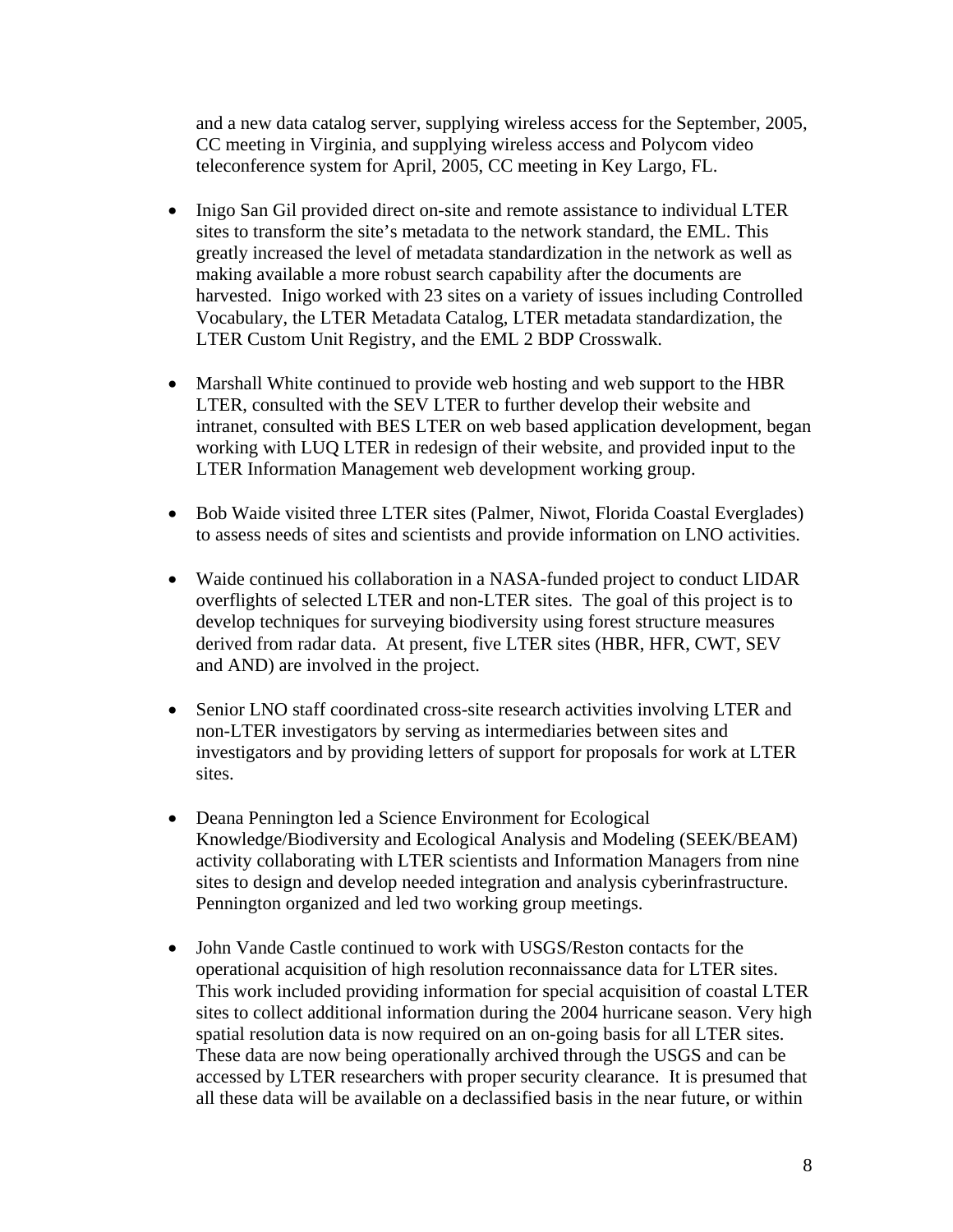20 years according to current US regulations. A dedicated LTER web page exists to describe these data and provide information on how the data can be accessed.

• As Chair of the LTER Technology Committee, Vande Castle continued to provide support for development of technology within the LTER Program. Vande Castle wrote and maintained web pages on LTER Technology ([http://lternet.edu/technology/\)](http://lternet.edu/technology/). Vande Castle worked with the Technology Committee in the development of the 2006 Cyberinfrastructure assessment of LTER sites and the LTER Network Office. Feedback and input from the LTER Technology Committee was used to design a survey used as a basis for this assessment.

#### **Service to the LTER Network**

The LNO facilitates supports, and implements decisions and policies of the LTER Chair, Executive Committee and Coordinating Committee. As the entity charged with providing resources to support the LTER mission and goals, most of the LNO's efforts address network-level priorities. These priorities are established by LTER governing bodies and are embodied in the LTER bylaws, planning documents, and committee recommendations. Many routine activities in support of LTER priorities are carried out in the background, with schedules set internally by LNO management. However, tasks that occupy large amounts of LNO resources are submitted to appropriate LTER governance bodies for approval, as described in the LNO Strategic Plan. The following describes LNO activities that support the LTER network.

One of the most important activities of LNO is the dissemination of results obtained by LTER scientists. Scientific publications based on LTER research inform the ecological community of our accomplishments. The Network Strategic Plan establishes the goal of expanding the use of LTER knowledge in education, policy-making, management and public understanding of scientific issues. LNO contributes to fulfilling this goal through an outreach program that utilizes print and electronic media, personal presentations, video, the World Wide Web, workshops, symposia, and other means of disseminating information. Specifically, in the past year:

- We added material to the existing intranet and LTERnet pages as necessary to support the NSF Mini-symposiums, two Coordinating Committee meetings, the 2006 All Scientists Meeting, the LNO Mid Term Review, the LTER Opportunities Database, the meeting of the LTER National Advisory Board, various Committee pages, and the Schoolyard LTER program, among others.
- LNO staff collected images for the new LTER display and offered input into its design. We also created style sheets and "branding" materials for the new LTER web site template, and helped to publicize the Ecoinformatics Training and Usability Testing Lab The revision of the hard-copy Network News and the Network News Portal on the web page received positive feedback from users including NSF.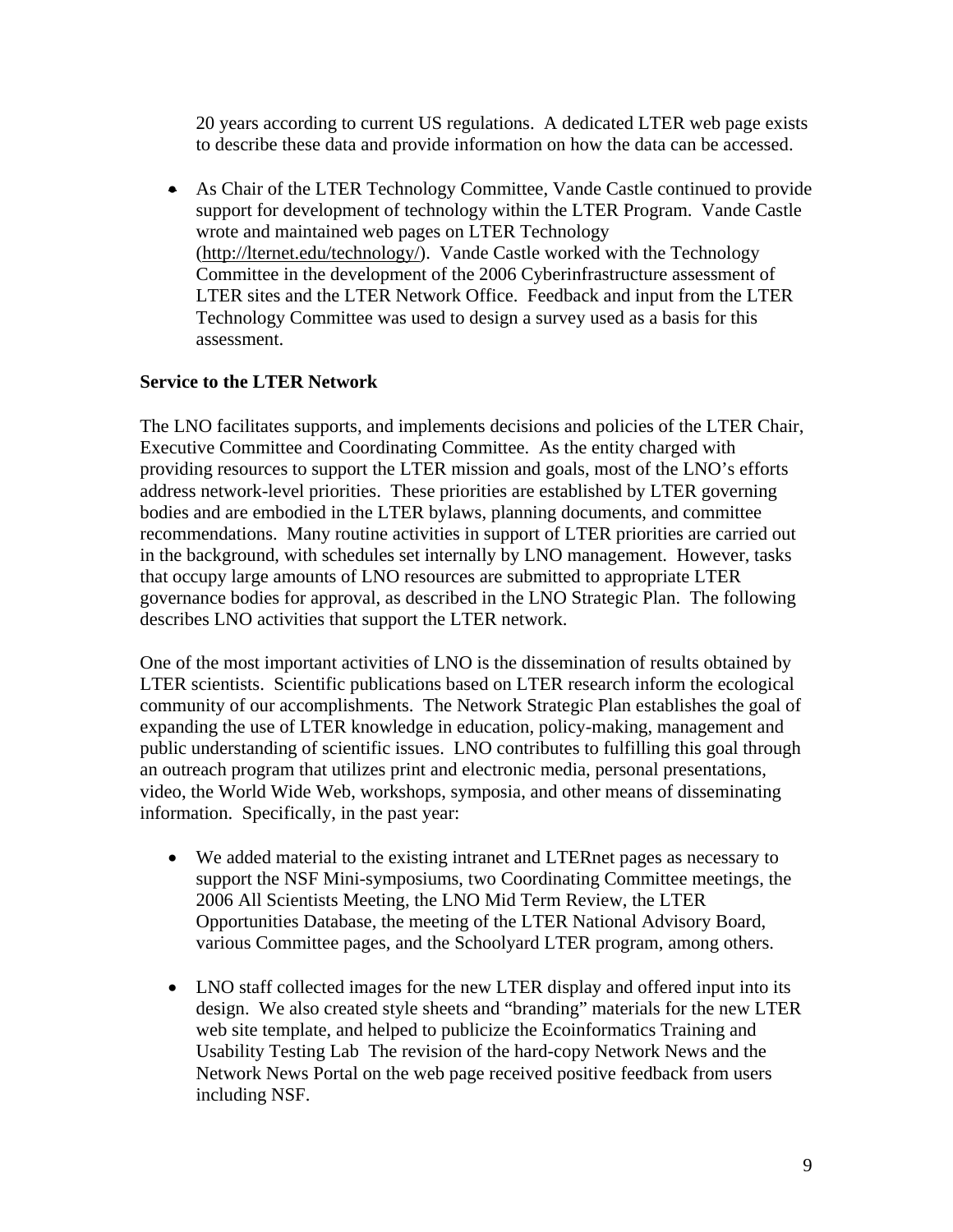- McOwiti Thomas worked with the Executive Director to continue the development of internal strategies and methods for disseminating LTER information. The communication plan envisages a more proactive strategy for disseminating LTER research results and other information to a wider public. Thomas submitted the first draft to the Executive Director for comments and suggestions, which have been incorporated into the second draft of the communication plan.
- McOwiti Thomas and Patricia Bonito updated LTER/LNO publications and developed new public information materials and tools. Among the materials updated were the Network web page, which got a fresh look, new format, and new content, several site brochures, and the LTER traveling display (for which a mini-update was done for ESA/INTECOL 2005). New materials include new site brochures, network poster, targeted one-page information sheets and flyers describing aspects of LTER work (e.g., Graduate and Undergraduate Education one-pagers, a Schoolyard LTER one-pager, and flyers for the Feng Shui Synergies Foundation). The Network newsletter was redesigned to give it a new look and to make it more reader-friendly. The newsletter's online version also got a new format that allows for faster updates, corrections, and posting of fresh stories. LNO Public Information and Outreach also assisted (by providing text material, photos, editorial services and suggestions) in the development of the NSF's Broader Impacts brochure.
- LNO staff developed content for the LTER network web sites and databases. This task included a redesign of the LTER Network News website, and assistance to sites (e.g. SEV) and affiliated organizations (e.g., NEON) by Marshall White and Jeanine McGann in developing and maintaining their websites. Under the guidance of the Executive Director, the LTER databases/archives were overhauled and redesigned to improve access and the search capabilities.
- We increased the LTER presence and awareness of LTER activities to the scientific community and the public by displaying the LTER exhibit at meetings such as the Ecological Society of America's Annual Meeting (Montreal, Canada in 2005), the SACNAS (Society for Advancement of Chicanos and Native Americans in Science) National Conference (Denver, CO, 2005); and a presence at the NSF Mini-symposium and the AAAS Annual Meeting (Washington, D.C., 2005).
- A design team consisting of McOwiti Thomas, Jeanine McGann, Marshall White, and Laura Downey developed a new corporate image for LTER. Under the guidance of the Public Information Officer (Thomas), the design team is currently developing new guidelines for use of LTER photos and logos; a new color scheme and guidelines for usage of graphic elements such as fonts in LTER publications; and is considering a redesign of the LTER logo.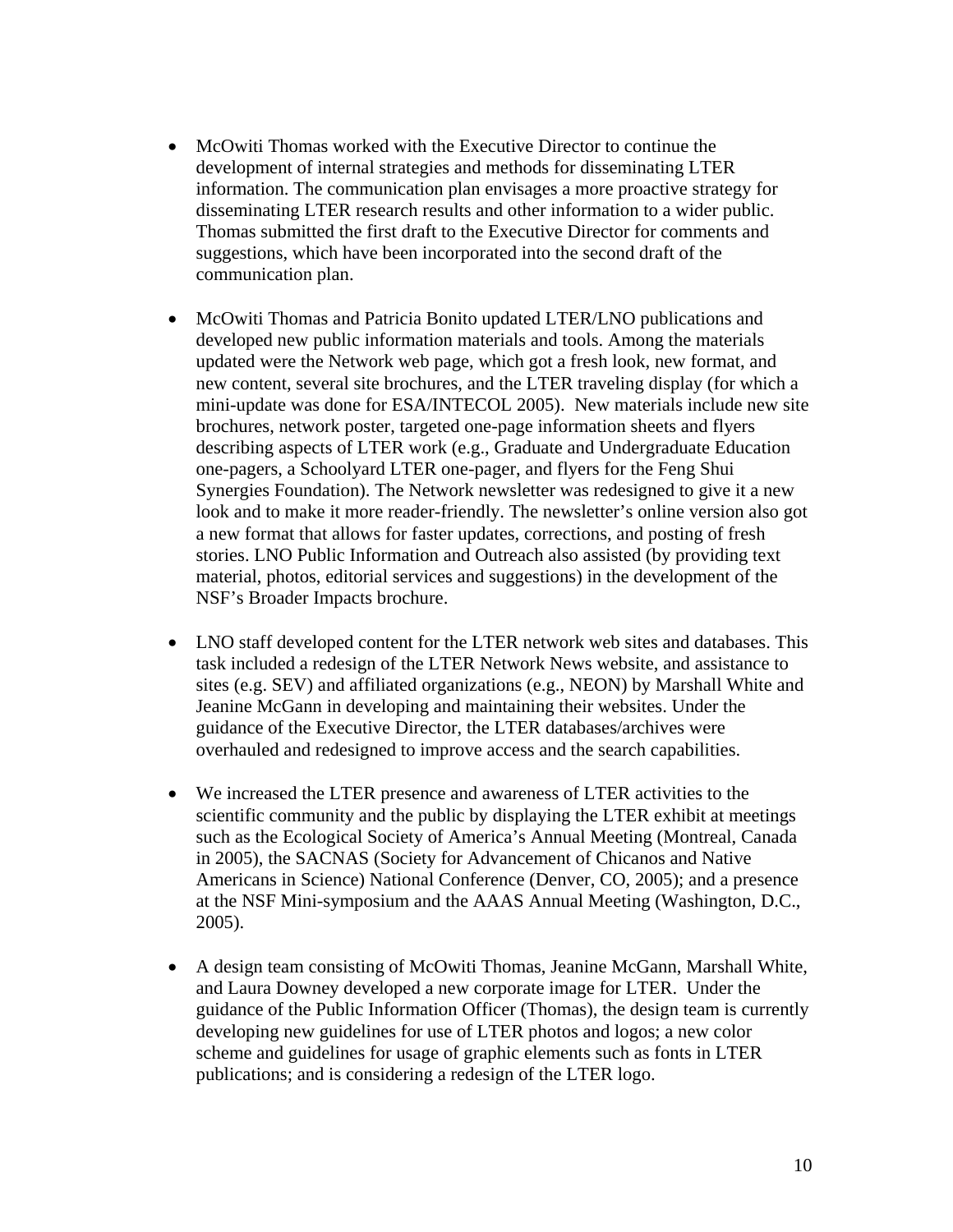• LNO produced articles for and edited two LTER Network Newsletters, working closely with writers from other LTER sites to assure broad, balanced coverage of research, outreach, publishing and other site activities. McOwiti Thomas worked with the printer to manage production and distribution, and reformatted both issues for presentation and distribution on the Web.

The LNO has widespread responsibilities in the governance structure of the LTER Network.

- The Executive Director participated in the activities of the Executive Committee, the Coordinating Committee, and the Science Task Force for the Planning Grant.
- The Executive and Associate Directors participated in the activities of the NIS Advisory Committee, the Information Management Committee, the Information Management Executive Committee, the International Committee, and the Technology Committee.
- The Executive and Associate Directors served on the governance and cyberinfrastructure working groups for the LTER planning project.

The LNO maintains communication and computational infrastructure and manages Network databases.

- LNO staff continued to improve the use, access and update capabilities of the personnel database. New interfaces enhance the discovery of personnel data and improve accessibility to users encouraging users to participate in the management of their own personnel data.
- LNO staff developed a new document archive that creates a more transparent structure to allow for easier document searches and additions. The backend database was moved from access to MySQL and the interface is done through a web-based content management system. LNO staff reclassified and transferred all existing documents to the new system cleaning up broken links and standardizing titles.
- LNO staff developed a new LTER Network News Portal that is a major revision of the online Network Newsletter from a static electronic version to dynamic news portal with frequent updates between paper publications. This new format allows for more user participation and creates more outlets for network news (RSS feeds, etc.)
- LNO staff continued to integrate LTER Network databases to increase the ease of updates and create the capability for sites to automate update via web services interface. The next phase will expose the database as an EML data source with a consistent Application Programming Interface.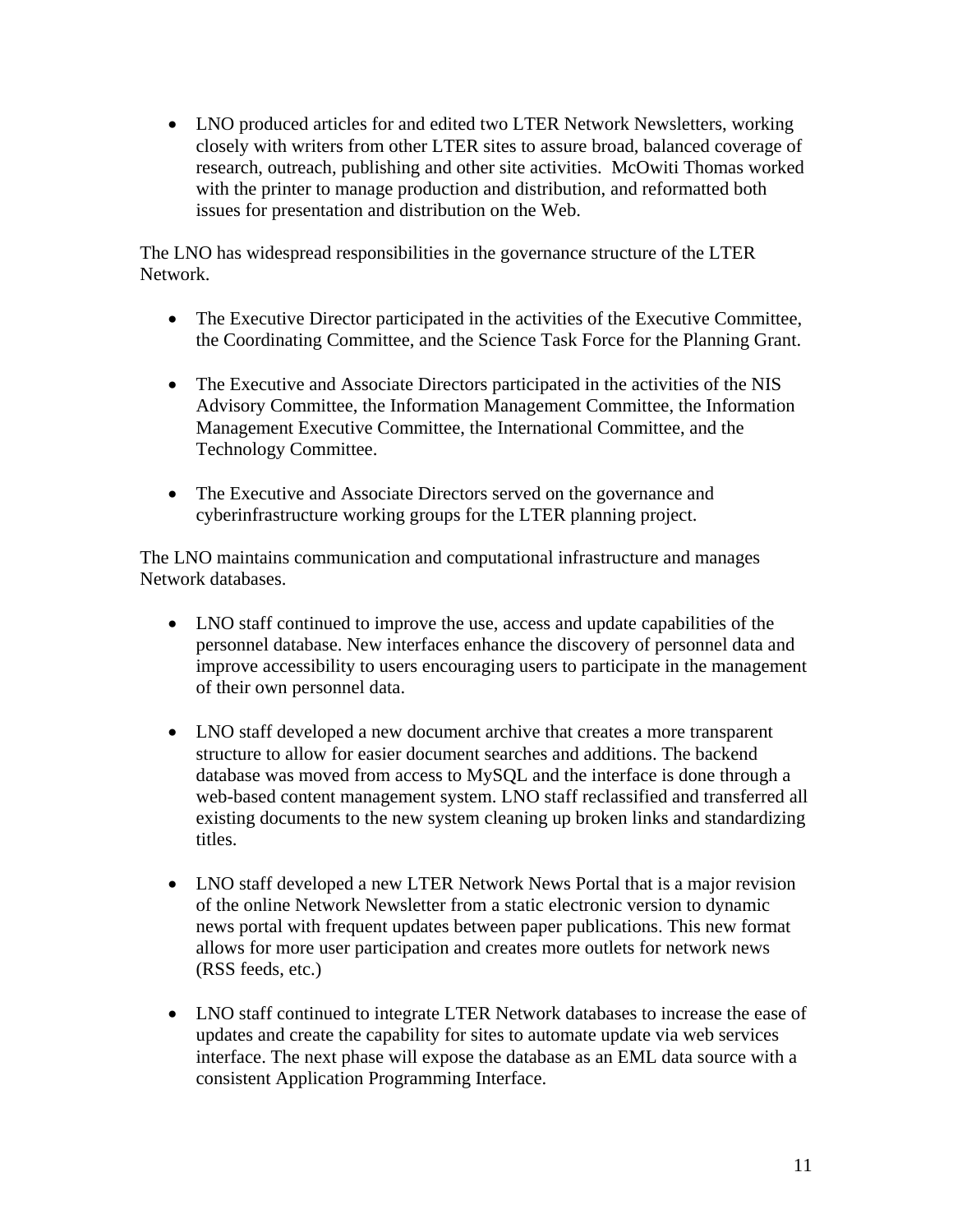- The LTER Network Personnel database now contains over 2000 Scientists, an increase of just under 200 from last year. There have been no major pushes for getting information updated in the last year so we attribute this to increases in site activity.
- The All-Site Bibliography is now being exposed through a server that is compliant with the international Z39.50 standard used by libraries and bibliographies around the world, and can be browsed by all Z39.50 clients including EndNote.
- We have been collaborating with the Canopy Database Project to develop a crosssite study database framework. We have supported several site IMs on this development, and results have been very useful. This provides groundwork for standardized approaches to grassland ANPP.
- The LTER Metadata Catalog is online and searchable at metacat. Iternet. edu with an LNO developed advanced search interface. This new catalog is based on EML harvested from sites and represents the richest search capabilities available for LTER data. This catalog replaces the LTER Data Table of Contents (DTOC).
- Historic LTER data were maintained in the remote sensing archive, and new data acquired as part of the Spatial Data Workbench were added to the archive.
- Backups of databases were performed on a regular schedule, and shadow databases have been successfully restored from backups on a routine basis.
- LNO prepared or edited reports and minutes from Coordinating Committee, Executive Committee, Information Management (IM) Committee, and IM Executive Committee/Network Information System Advisory Committee meetings, teleconferences, and video conferences and posted these reports on the appropriate LTER web page.
- LNO staff continued construction of the Ecoinformatics Training and Usability Testing Lab including structural and electrical modifications, installation of furniture, and installation/testing of integrated Audio/Visual system.
- LNO staff provided setup and technical support of Training Lab for five LTER/SEEK/OBFS training activities during the year.
- Marshall White has provided web based collaboration tools to various groups within LTER including the LTER Graduate Students, the LTER Planning Grant Working Groups, and LTER Information managers.

A key responsibility of the LNO is to help increase the pace of scientific synthesis in the LTER Network. This task is accomplished through direct and indirect support of siteand network-based research syntheses.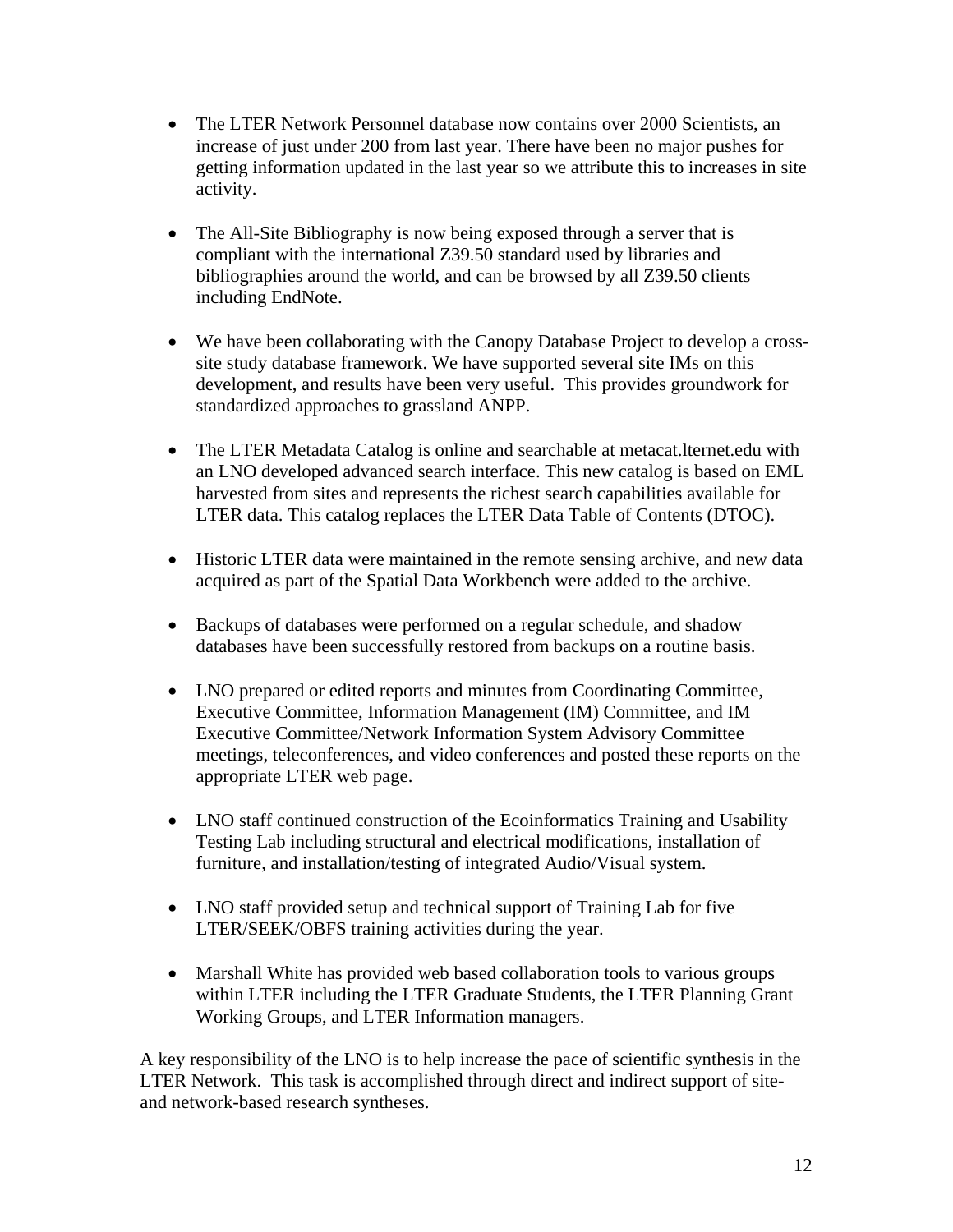- A call for proposals for research working groups resulted in 10 requests for support, of which six were funded. LNO staff organized the call for proposals, distributed the proposals to the Executive Committee, and coordinated the review of the proposals. Working groups from these proposals have been supported by funds from the LNO.
- The LNO facilitated the fifth annual LTER mini-symposium at NSF. The theme of the mini-symposium was "Long-Term Marine Research and the Grand Challenges in Ecology"
- LNO supported the annual science theme meeting, whose topic was "Ecosystems" in Transition". The organizers were John Briggs (CAP) and Alan Knapp, (SGS, KNZ). The science theme meeting was conducted as part of the Fall Coordinating Committee meeting at VCR.
- LNO staff facilitated planning for the 2006 All Scientists Meeting by identifying and reserving the venue, obtaining funds, organizing the Program Committee, developing a web page for the dissemination of information and program development, and providing institutional memory about past meetings.
- Through collaboration with the TRENDS working group and the National Center for Ecological Analysis and Synthesis, LNO staff initiated the development of a new data module for the LTER Network Information System. This data module will consist of dynamic data sets representing information that will be contained in the TRENDS book, part of the LTER-Oxford book series. These data sets will be registered and available through the LTER Metacat.
- Bob Waide served on the editorial committee for the TRENDS book in the Oxford series and the LNO provided support for the first meeting of this committee.
- The LNO obtained funds for and implemented a Polycom Bridge unit to expand capabilities for videoconferencing within the LTER network. This unit will allow multiple, simultaneous videoconferences using high-speed internet connections. LTER use will include increased interactions among members of research working groups as well as administrative and governance meetings. Other groups, including the Organization for Biological Field Stations, the Design Consortium for NEON, and the LTER Planning Grant Working Groups, will have access to these capabilities.

The LNO is responsible for facilitating communication among sites and individuals regarding LTER and LNO activities.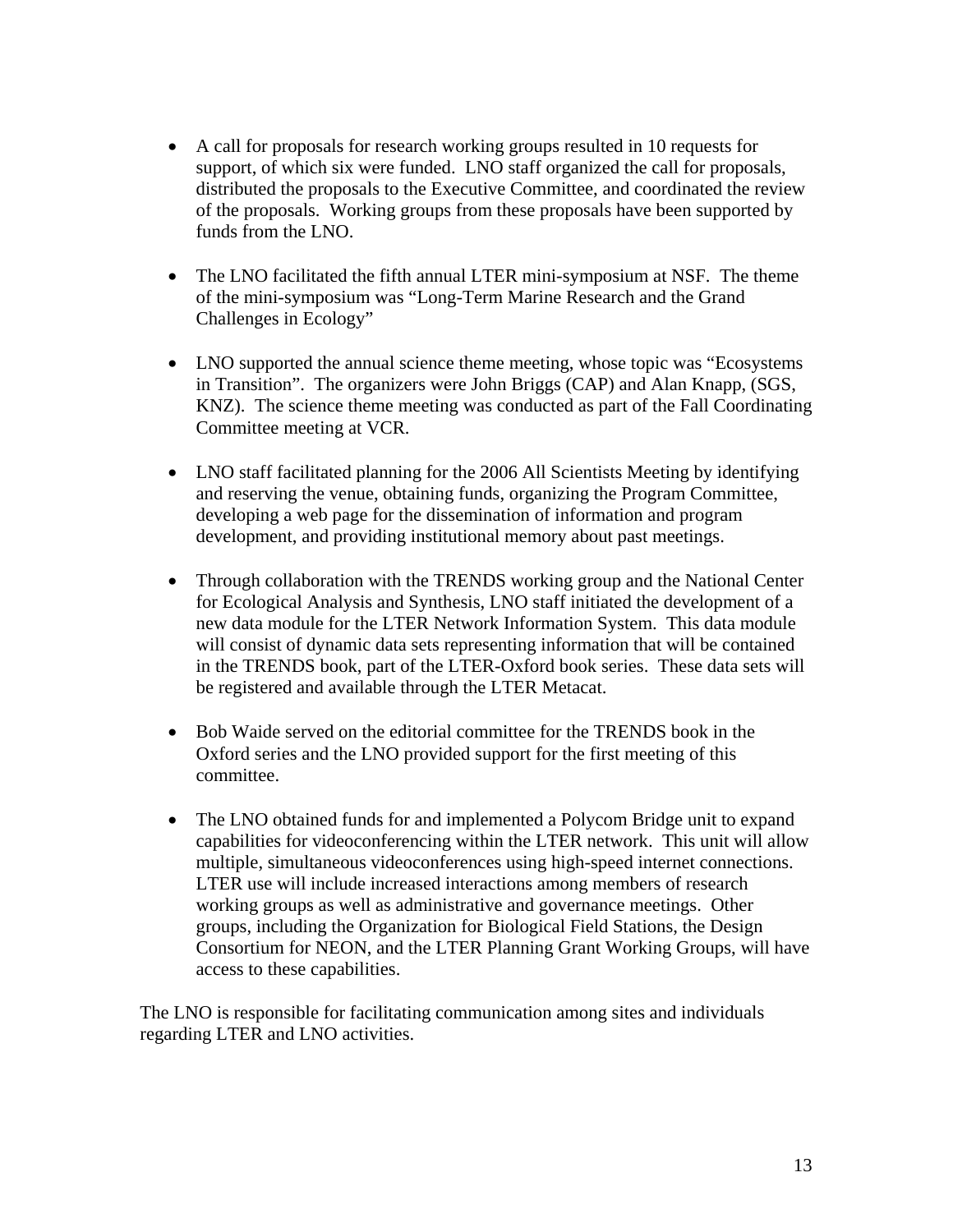- We prepared a survey to sites to determine needs and satisfaction with LNO services. This survey was administered and evaluated by the LTER Executive Committee.
- LNO staff prepared several documents describing the structure and function of the LNO. These documents were disseminated in hard copy during visits to sites, sent to the LTER community through e-mail messages, and posted on the web site.
- LNO staff wrote articles for the Network News describing LNO activities and solicited articles from site describing their accomplishments. We created the Network News Portal for more rapid dissemination of information using RSS feeds.
- James Brunt provided quarterly reports to information managers and monthly reports to IMEXEC on the status of network office activities.
- James Brunt developed a regular column for the Network News entitled, "Informatics Highlights in the LTER Network".
- James Brunt developed a white paper on "Collaborate Conferencing Options Available to LTER Network Scientists."
- James Brunt attended the IM committee meeting in Montreal where he discussed LNO staffing and responsibilities.

The LNO serves as a point of contact between the LTER Network and other entities and agencies.

- We continued to coordinate interactions between the LTER Network and NSF, the U.S. State Department, the National Biological Information Infrastructure (NBII), other agencies, and other national and international networks. Specific activities included the organization of NSF participation in LTER meetings, conference calls, and videoconferences.
- We responded to multiple requests for information from individuals and organizations about the LTER Network.

The LNO has responsibility for the development of proposals to support network-level activities and the administration of funds from these proposals. In addition, we are responsible for reporting the activity of the LNO to NSF, the LTER Coordinating Committee, and the University of New Mexico.

• We prepared a supplemental proposal to NSF for funds for the 2006 All Scientists Meeting. LNO staff played a central role in developing a supplement proposal for the Cyberinfrastructure working group for the LTER planning grant.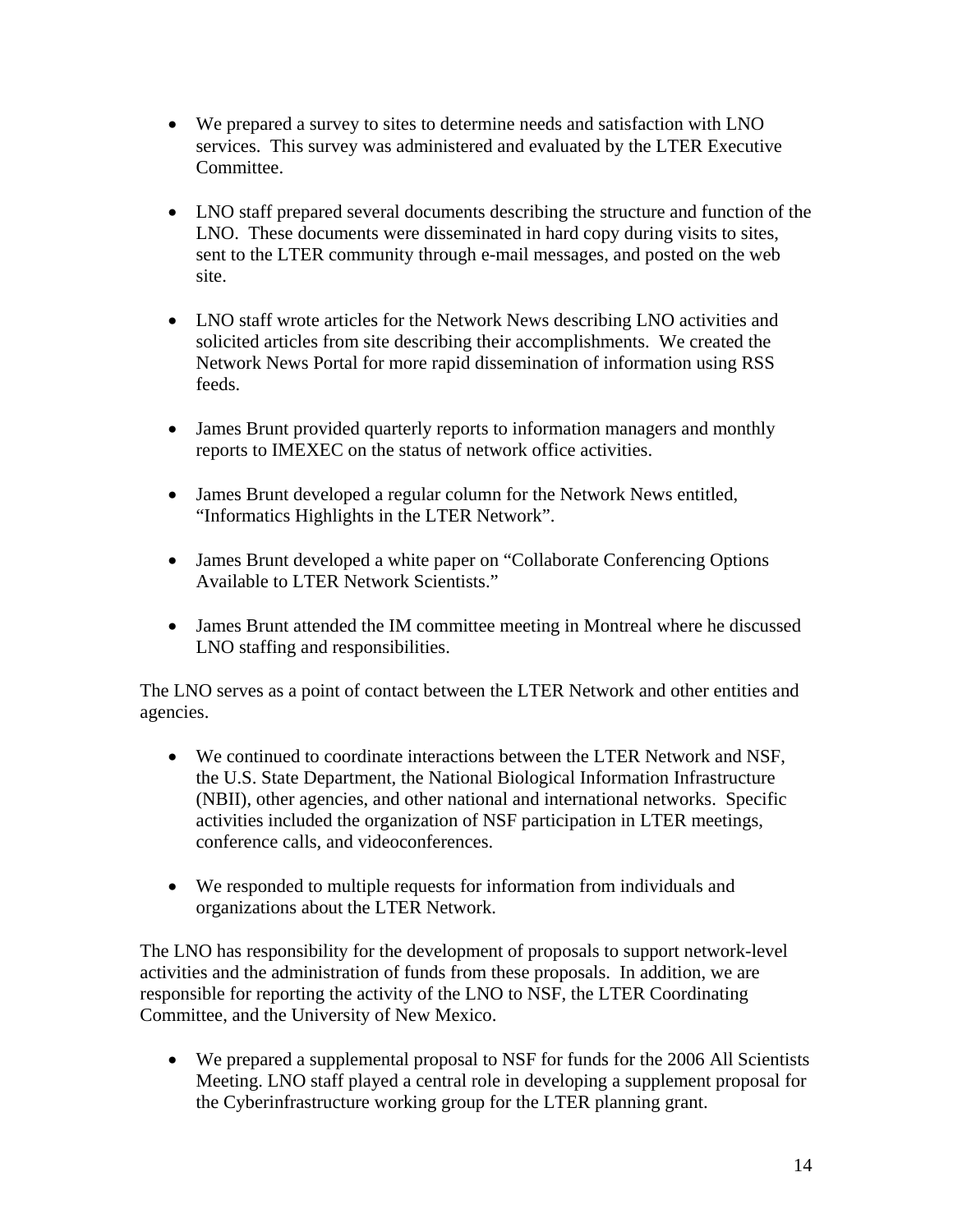- We administered funds from the NSF under our Cooperative Agreement as well as funds contributed by the University of New Mexico as cost-sharing for the Cooperative Agreement. Marjorie McConnell, our Senior Program Manager, instituted mechanisms to track expenditures for multiple accounts in real time. She supervised Doug Swearingen and Andrea Briscoe, who tracked and assigned expenditures and prepared reports for the Senior Staff.
- Marjorie McConnell tracked reporting requirements and assured that all reports were submitted to agencies in a timely manner.
- During the present year, the following separate grant accounts were managed: 1) a workshop on Environmental Cyber-infrastructure needs for distributed sensor networks (NSF), 2) OBFS administrative database (Mellon Foundation), 3) the Spatial Data Workbench (NPACI), 4) the Resource Discovery Initiative for Field Stations (NSF), 5) the Science Environment for Ecological Knowledge (NSF), 6) National Biological Information Infrastructure (USGS), 7) Predictive Modeling Visualization (DARPA), 8) the NEON Design Consortium (AIBS/NSF), and 9) LTER Network Strategic Planning Activity.
- We created and reconciled sub-accounts for 16 LTER cross-site working groups.
- We produced separate annual reports to the LTER Coordinating Committee, and the University of New Mexico.
- We prepared for and were exposed to reviews from the LTER Executive Committee, the University of New Mexico, and the National Science Foundation.
- Pamela Madrid, our Office Manager, George Garcia, Caleb Hickman, and LNO staff organized, coordinated logistics, managed finances, and helped prepare reports for the following meetings: Coordinating Committee (2), Cross Site Workshops (9), Information Manager's Meeting (1), IM Executive Committee (1), Mini-Symposium (1), National Advisory Board (1), Mid-Term Site Review (1), SEEK (2; 1 in January 2006), SEEK All Hands Meeting (1), SEEK Working Committee (4; 1 in January 2006), Cyber-Infrastructure Meeting (1), OBFS Workshop (1), GIS Workshop (1), LTER Planning Grant Conference Committee (2; 1 in February 2006), LTER Planning Grant Subcommittees (6), LTER Planning Grant All Hands Meeting (1), LTER Planning Grant STF (2). A total of 570 participants attended these meetings.
- We organized meetings and maintained communications for three significant grants addressing global IT infrastructure (SEEK, RCN, and NPACI).

The LNO facilitates efforts to improve cyberinfrastructure in the LTER Network and takes the lead in informatics tasks as determined by the LTER Coordinating and Network Information System Advisory Committees.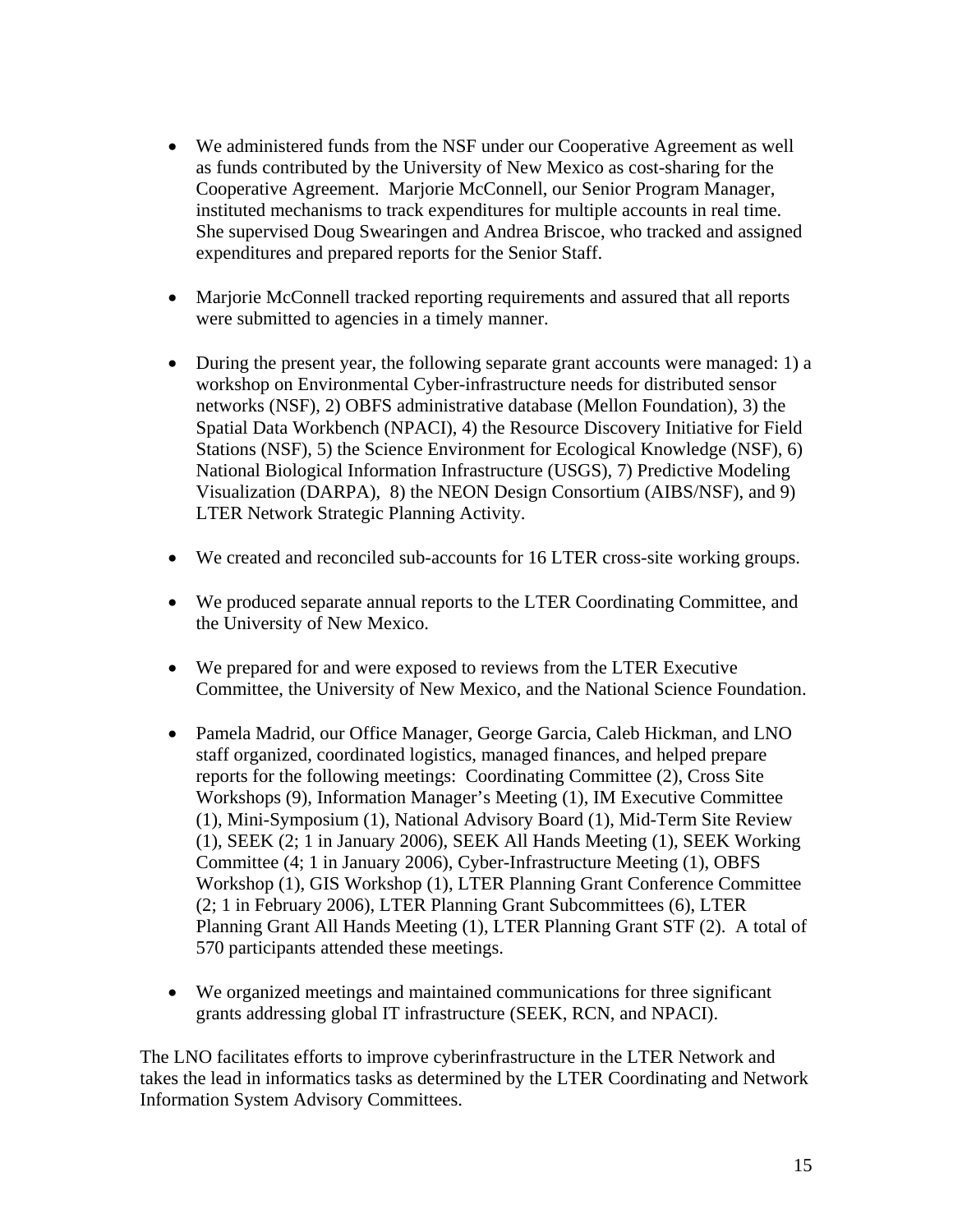- John Vande Castle and James Brunt worked with members of the LTER Planning Grant to write a successful supplement grant focused on Cyberinfrastructure (CI) needs for future LTER Network research that might be proposed from the planning grant. John Vande Castle provided most of the logistical support for meetings within this effort. This included interactions with leaders of CI efforts from Observatory and other research groups such as NEON, CUAHSI, CENS, and NCEAS. The meetings to assess the CI needs for future LTER research provided a significant link to experts as well as to the planning efforts of these groups. A section of the LTER Planning Grant Wiki was developed to support and document results of the CI efforts, and is available at: <http://intranet.lternet.edu/planning/index.php/Cyberinfrastructure>
- As part of the CI Efforts, Vande Castle and Brunt contributed to and edited white papers resulting from Focus Group meetings of CI needs for LTER Network cross-site experiments, data integration and CI infrastructure.
- As part of the CI planning effort, John Vande Castle performed an assessment of the current CI infrastructure of all the LTER sites. Starting with a template from the first CI Team meeting of the planning effort, with input from members of the LTER Technology and Information Management Committees, a survey was developed for this assessment. John worked with the Information Management Committee members and site principal investigators to make sure every site in the LTER program was included in the assessment. This survey was an important part of all the LTER CI meetings related to CI infrastructure. The site survey, as well as a separate survey of the LTER Network Office current CI infrastructure is available at<http://lternet.edu/techology>.
- John Vande Castle worked with NASA contacts at the Johnson Space Flight Center (JSFC) to accurately locate and register LTER site locations for acquisition of photographic images on board the International Space Station (ISS). A science plan was written for the ISS 11 and future missions to acquire imagery of LTER sites on an operational basis. A large number of images have now been acquired. A program including a survey of LTER researchers is now being devised to obtain feedback from researchers on the usefulness and potential changes that could be made for future acquisitions. In addition to the new photography, there exist a large number of images, as many as 400 to 1000 images of sites from past ISS and space shuttle images. A dedicated LTER web page was written to document this effort and provide access to the search functions maintained at JSFC for these data.
- A similar effort was made with IT contacts at the Oak Ridge National Laboratory, NASA Distributed Active Archive Center (DAAC). We located and registered LTER research sites for generation of subset time series data from the MODIS sensor aboard the NASA Terra and Aqua satellite systems. These time series datasets provide data on 7x7 km scenes for parameters such as normalized and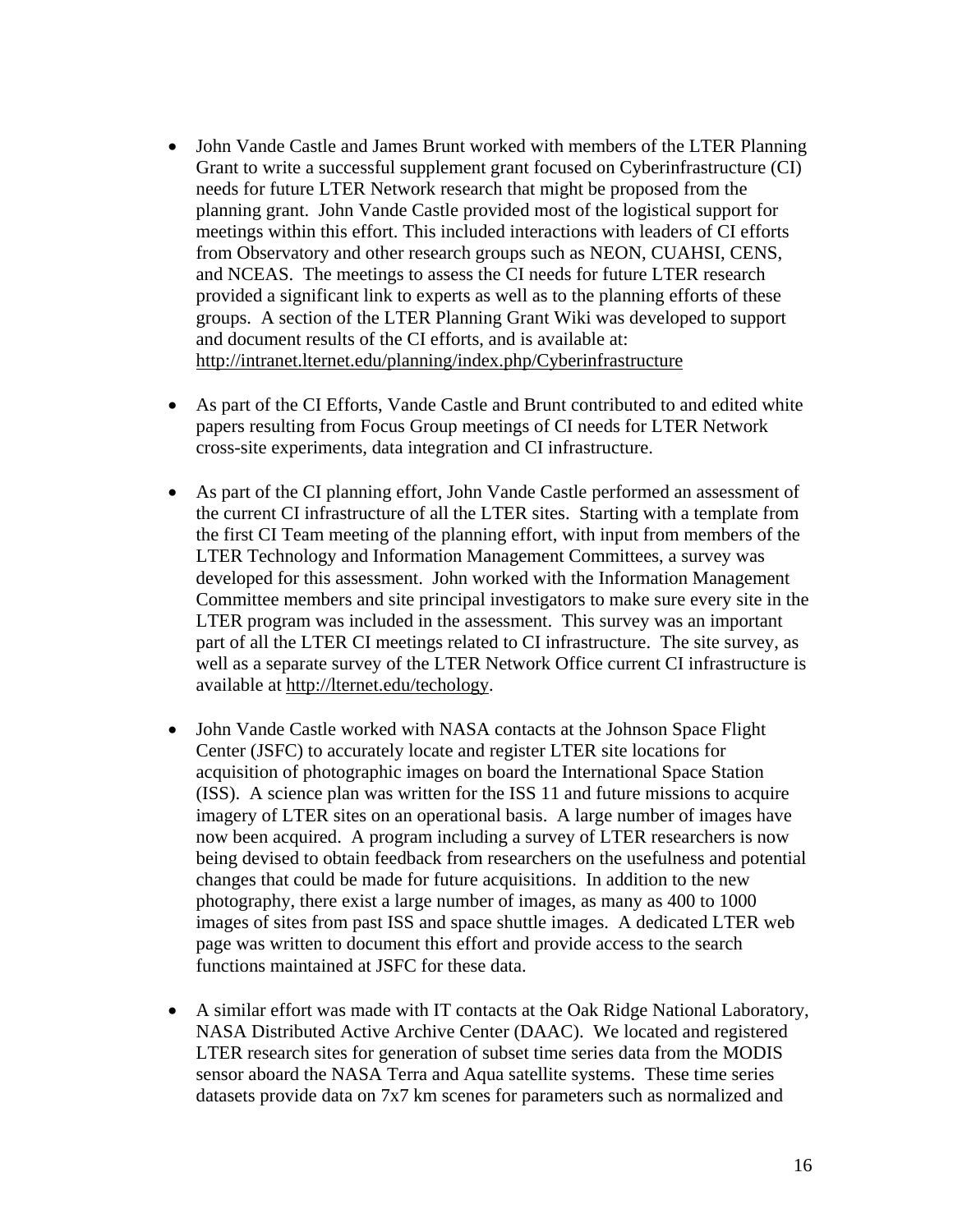enhanced vegetation indices, leaf area index data, surface albedo, temperature and land cover. A dedicated LTER web page was written to document this effort and provide access to the search functions maintained at the DAAC for these data. An evaluation program for these data will also be included to obtain feedback from LTER scientists pertaining to the usefulness of the data for their research and potential improvements of site locations and other details.

- John Vande Castle attended the IM Committee meeting in Portland where he discussed aspects of the updated remote sensing archive and the LTER Cyberinfrastructure assessment efforts.
- John Vande Castle attended meetings with members of Internet2 to plan potential collaborations with federated applications of common wireless technologies for field research. This work resulted in a proposal by Internet2 to NSF for support of a 2006 workshop on wireless technologies for NSF research groups, observatories and other agencies.
- Mark Servilla and LNO staff have continued the development and deployment of the LTER Metacat database, the Metacat Harvester, the Metacat Advanced Query Interface, and site support tools for creation of Ecological Metadata Language (EML) documents, and documenting and harvesting the LTER Network Office Remote Sensing archive as EML. Deployment and operation of the Metadata Catalog has resulted in the registration of over 5,000 metadata documents; over 3,500 of which are from the LTER Network. The development of the Advanced Query Interface provides researchers the ability to formulate complex query strings when searching the LTER Metacat database to quickly narrow search results. The Metacat Harvester automatically harvests EML documents from 20 LTER Network sites. The LTER Network Office Remote Sensing archive, found as EML within the LTER Metacat database, serves LTER researchers by providing key information regarding the disposition of available digital raster imagery of LTER sites.
- Mark Servilla led the LTER Grid Pilot Study that investigated the efficacy of grid middleware in overcoming interoperability issues between heterogeneous computing systems used by different LTER sites. This included grid middleware components for use in system authentication (X.509 Certificates coupled with MyProxy), reliable transport (GridFTP), audit logging (Syslog-NG), and data analysis using high performance computers (Matlab running on a parallel processor computer). The use of such components allowed a user to log into the system one-time, while accessing numerous distributed services. All transactions were logged into a single database for use in analyzing data access and data provenance. The pilot study was demonstrated to the LTER Coordinating Committee in September 2005.
- Mark Servilla lead the development of the LTER EML Custom Unit Registry The registry contains both standard and custom scientific units defined in the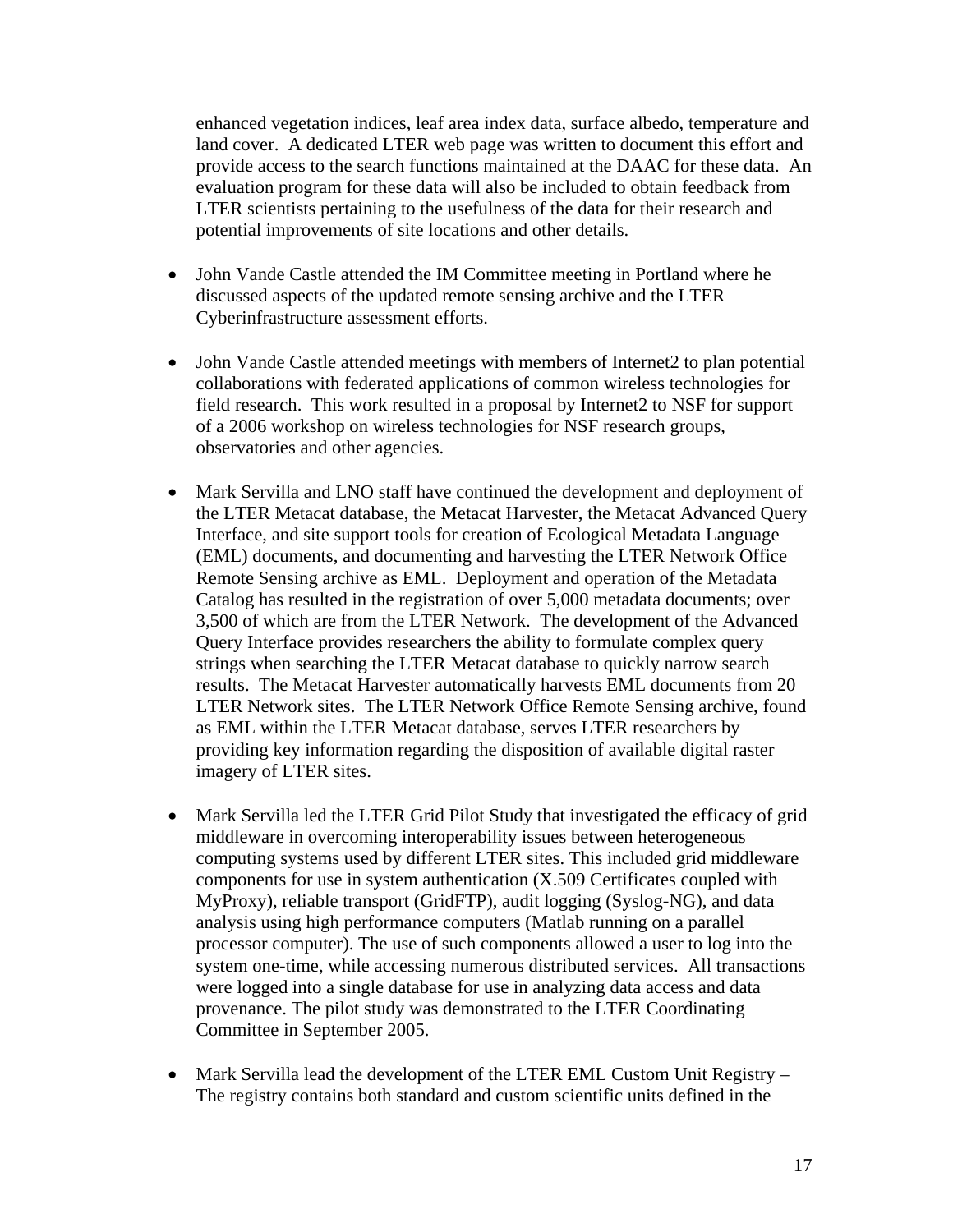Scientific, Technical, and Medical Markup Language (STMML) syntax and is required by the Ecological Metadata Language standard. The completed registry system was demonstrated to the LTER Information Manager's in Montreal Canada during August 2005. The registry is currently accessible only through a web browser interface. Although this interface is beneficial, to extend this interface by using a web service will allow automatic integration of such content into other EML documents.

- Servilla, Brunt and Costa are participating in an investigation to develop an LTER Controlled Vocabulary through the discovery of keywords and terms used in the LTER community through an analysis of LTER EML metadata and other LTER document sources. Further analysis of these terms will be used to develop tools to enrich metadata documents with additional keywords, tools to enrich metadata searches by interacting with on-line thesauri, and a hierarchy of terms for browsing and searching metadata more efficiently.
- Inigo San Gil provided direct on-site and remote assistance to individual LTER sites to transform the site's metadata to the network standard, the EML. This greatly increased the level of metadata standardization in the network as well as making available a more robust search capability after the documents are harvested.
- Inigo San Gil produced an EML/NBII Metadata Crosswalk that greatly improves the existing metadata crosswalk between the EML and the government standard, the Biological data profile (BDP). He also developed an internet application to make the crosswalk application public.
- Inigo San Gil exposed LTER metadata to the NBII metadata clearinghouse by developing an automated procedure to create harvest list to place all standardized LTER metadata in the NBII clearinghouse. This makes the updating of the LTER metadata records in the NBII clearing houses automatic.
- James Brunt coordinated meetings for IMEXEC, IM, EML Implementation Standards, and Canopy Database Project, including conference calls and televideo conferences.
- James Brunt developed a vision document on metadata management for the Network entitled "Tacit Knowledge Acquisition."
- James Brunt also contributed as Co-PI to a BDI proposal entitled "Network Information Systems for Ecological Synthesis: An Open Framework for Query, Harvest and Validation of Distributed Datasets."
- James Brunt contributed to a successful memorandum of understanding and developed the subsequent proposal to NBII for funding of a metadata standards initiative that will create a technical support position at LNO.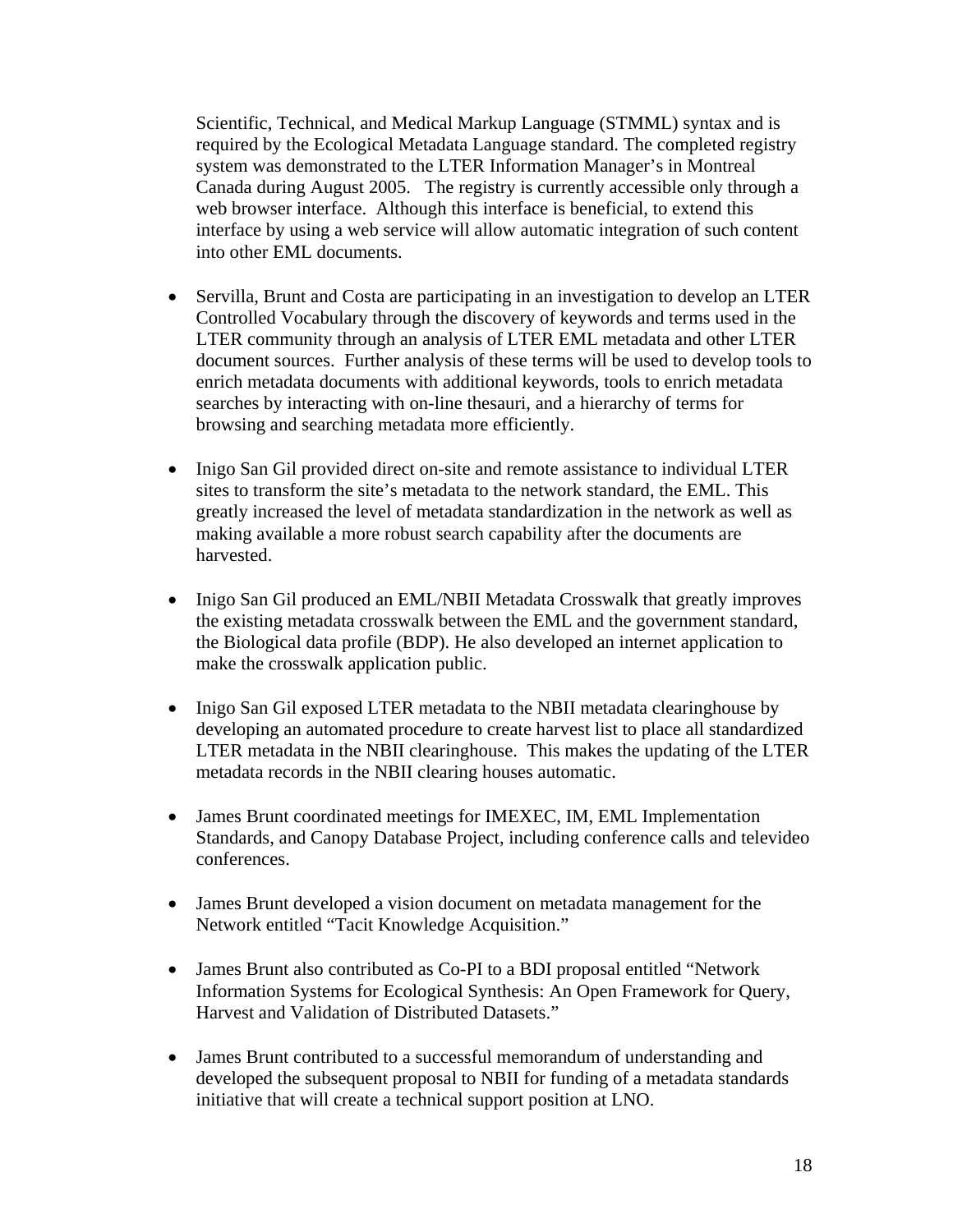- James Brunt was lead author of the Network Data Policy Revision as tasked by NISAC which was approved by the CC at the Fall 2005 meeting.
- James Brunt developed all-site bibliography interfaces and revisions and led the effort for repopulation of this database.
- James Brunt was lead author of the Network Information System Strategic Plan which was approved by the CC at the Spring 2005 meeting.
- Duane Costa developed and deployed the Metacat Advanced Search Interface, maintained the Metacat Harvester software and user documentation, and assisted with revision of Metacat documentation.
- Jeanine McGann created site maps for [www.lternet.edu,](http://www.lternet.edu/) intranet.lternet.edu, schoolyard.lternet.edu, and [www.ilternet.edu](http://www.ilternet.edu/) and redesigned site pages for all sites in LTER network<http://www.lternet.edu/sites/>and she created the editable project forum for those working on LTER Education Handbook. McGann created new php-based job posting pages for use on intranet savanna.lternet.edu/jobs. She created a design document for the proposed IM mentoring web page and created the new committee page for US ILTER Committee [http://committees.lternet.edu/.](http://committees.lternet.edu/) She helped create web based interfaces for new sitedb pages, and she created layout and formatted workshop reports for ASM. McGann designed the "Grand Challenges" web site<http://www.lternet.edu/grandchallenges/>and she worked with LTER grad students to design a new website for the Graduate Student Committee.
- Jeanine McGann proofread the Spring and Fall newsletters, posted the spring newsletter online and assisted with the layout. McGann formatted and posted the NAB page with bios and member information on LTER intranet pages, and posted new Databits sections for Spring and Fall.
- Greg Shore performed a variety of system administration tasks in support of the Computational and Communication Infrastructure maintained by the LNO. He maintained 24x7 access to email, web, and ftp servers, and provided for backup and restoration of file systems. He enforced LAN, WAN, computer security. He was responsible for installation and maintenance of server operating systems and application software. He installed and maintained desktop operating systems and application software, and provided user support to network office staff as well as ad-hoc technical assistance to sites. He installed and maintained computer and network hardware and tested and selected new software. He worked with a student assistant and other LNO staff to complete the Ecoinformatics Training and Usability Testing Lab.

#### **Service to NSF**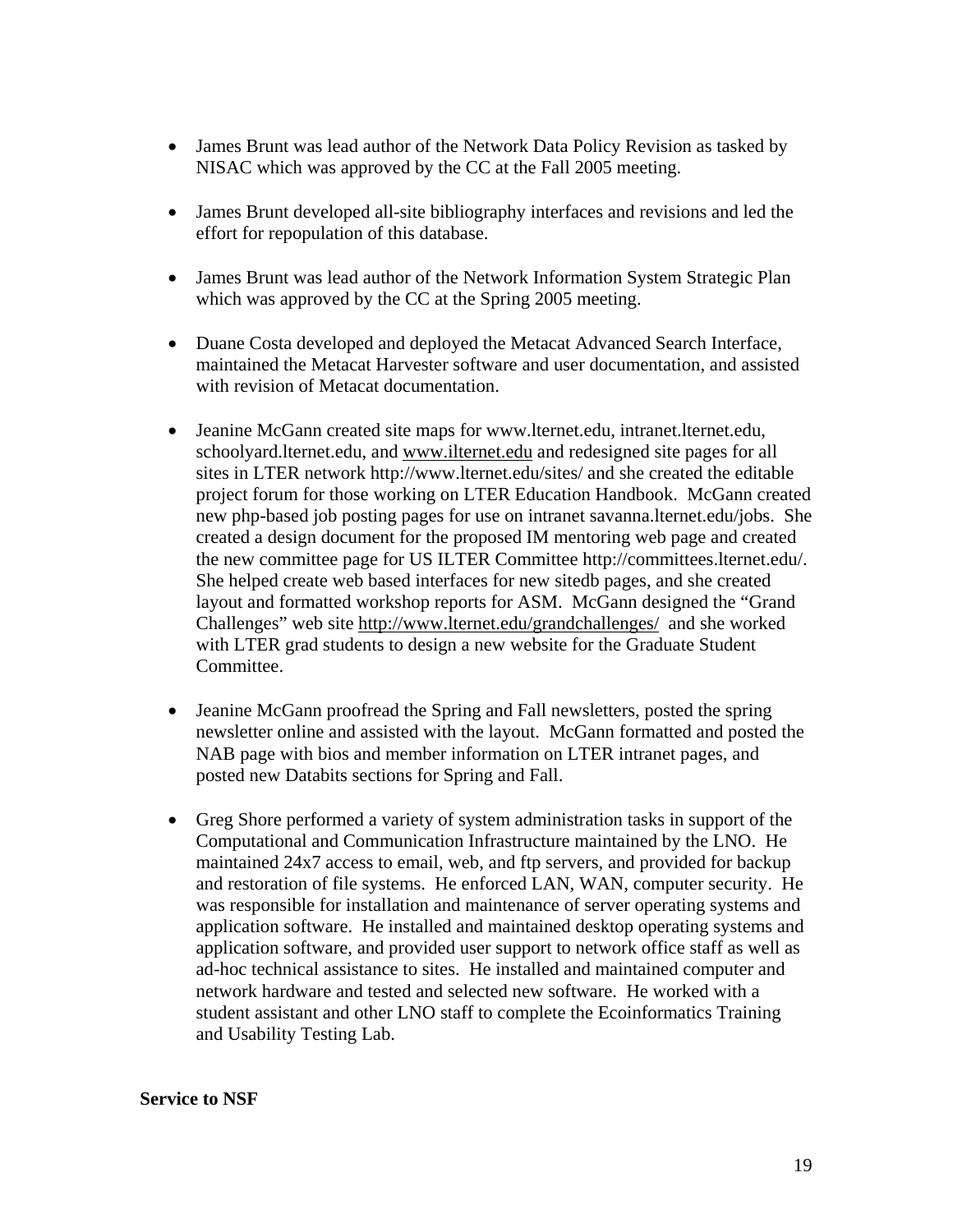The Cooperative Agreement between the National Science Foundation and the University of New Mexico details tasks that are to be carried out by the LNO. A limited number of these tasks represent service to the NSF. In addition, NSF occasionally requests the participation of LNO staff in meetings and other activities as representatives of the LTER Network. The following describes some of the services the LNO has provided to the NSF.

- LNO staff facilitated planning for a mini-symposium held at NSF in March 2006. The topic of the meeting was "Building on the legacy of LTER Research: Ecology for the Future". LTER scientists made six presentations to an audience comprising NSF program officers, and representatives of other agencies.
- LNO staff members frequently responded to requests for information from NSF, including advance notice of significant publications and media releases describing results from LTER research.
- McOwiti Thomas worked with his counterpart at NSF to develop a brochure on the broader impacts of LTER research.
- At the request of NSF, Michener and Waide prepared a work packet for the GEOSS planning effort that discussed mechanisms for saving and preserving long-term datasets.
- Patricia Bonito prepared a brochure on the International LTER Network. Printing of this brochure is awaiting the resolution of wording of the ILTER Mission Statement.
- LNO staff hosted separate visits by Drs. Henry Gholz and Penelope Firth of DEB. In addition, LNO staff participated in NSF Day at the University of New Mexico by providing support for the meeting and the LTER Network display.
- LNO staff identified and provided visual images to NSF for use in presentation by the Director and other NSF employees.
- We assisted NSF in getting permission to reprint images in their "Broader" Implications" brochure.
- The LNO facilitated communication between NSF and LTER sites for a variety of purposes.
- Deana Pennington participated in the CI-Team and BDI panel reviews.
- James Brunt participated on the NSF BDI panel and provided 3 ad-hoc reviews to other NSF programs.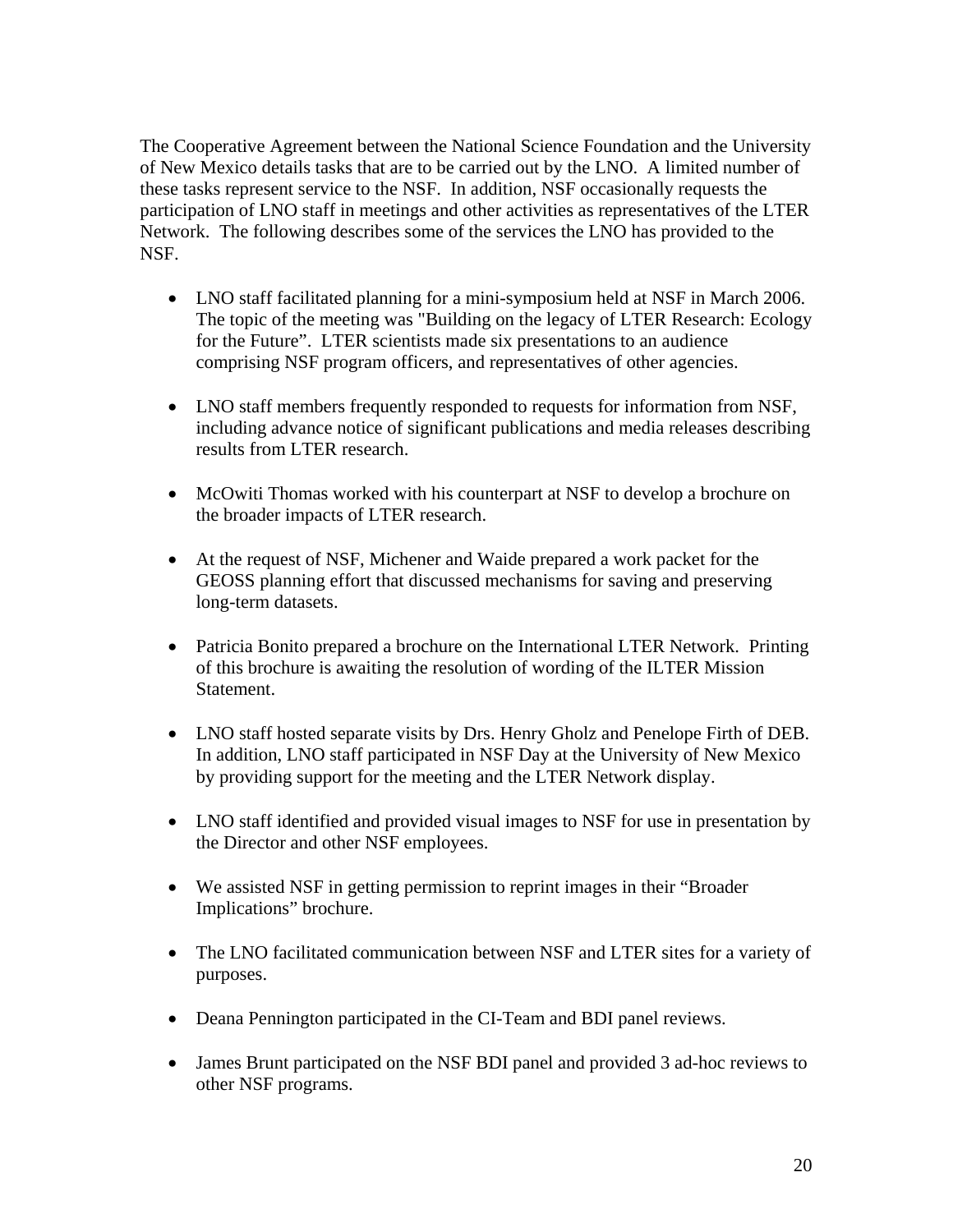• We prepared annual reports to NSF.

#### **Service to the broader scientific community**

The LTER Network has a responsibility to share publicly-funded information and discoveries with the broader scientific community, policy makers, and the public. Information sharing often takes place through scientific publications, but the LNO facilitates the communication of results in many other forms. The following examples illustrate some of the activities of the LNO in this arena.

- Bill Michener continued extensive interactions with network partners and building community outreach activities. In particular, he organized and participated in workshops and working group meetings with: SEEK (the Science Environment for Ecological Knowledge), PBI (Partnership for Biodiversity Informatics, which includes the National Center for Ecological Analysis and Synthesis, the University of Kansas, University of California-San Diego, and the LTER Network), NBII (the National Biological Information Infrastructure, an affiliate of the US Geological Survey), RCN (a Research Coordination Network comprised of multiple LTER and non-LTER universities that are committed to enhancing the discovery of information resources at field stations and marine laboratories), NEON (the proposed National Ecological Observatory Network and related planning activities supported by the American Institute of Biological Sciences), the Center for Microbial Ecology, and multiple NSF-sponsored workshops on building cyberinfrastructure for the environmental sciences.
- Michener co-organized a special session at the ESA annual meeting in Montreal, presenting an overview of the planning process and an update of the NEON project execution plan now in development.
- Michener co-organized two SEEK All Hand's Meetings.
- Michener and Deana Pennington collaborated with the ecological niche modeling community to design and develop needed integration and analysis cyberinfrastructure.
- Bob Waide served on the Organization Committee for the Collaborative Large-Scale Engineering Analysis Network for Environmental Research (CLEANER) Program.
- John Vande Castle provided ancillary support for the ILTER Network as the group continues its transition from LNO support. LTER Databases and email groups were updated to make them more easily transportable to outside systems. Minor updates to the ILTER web pages were made, as well as a permanent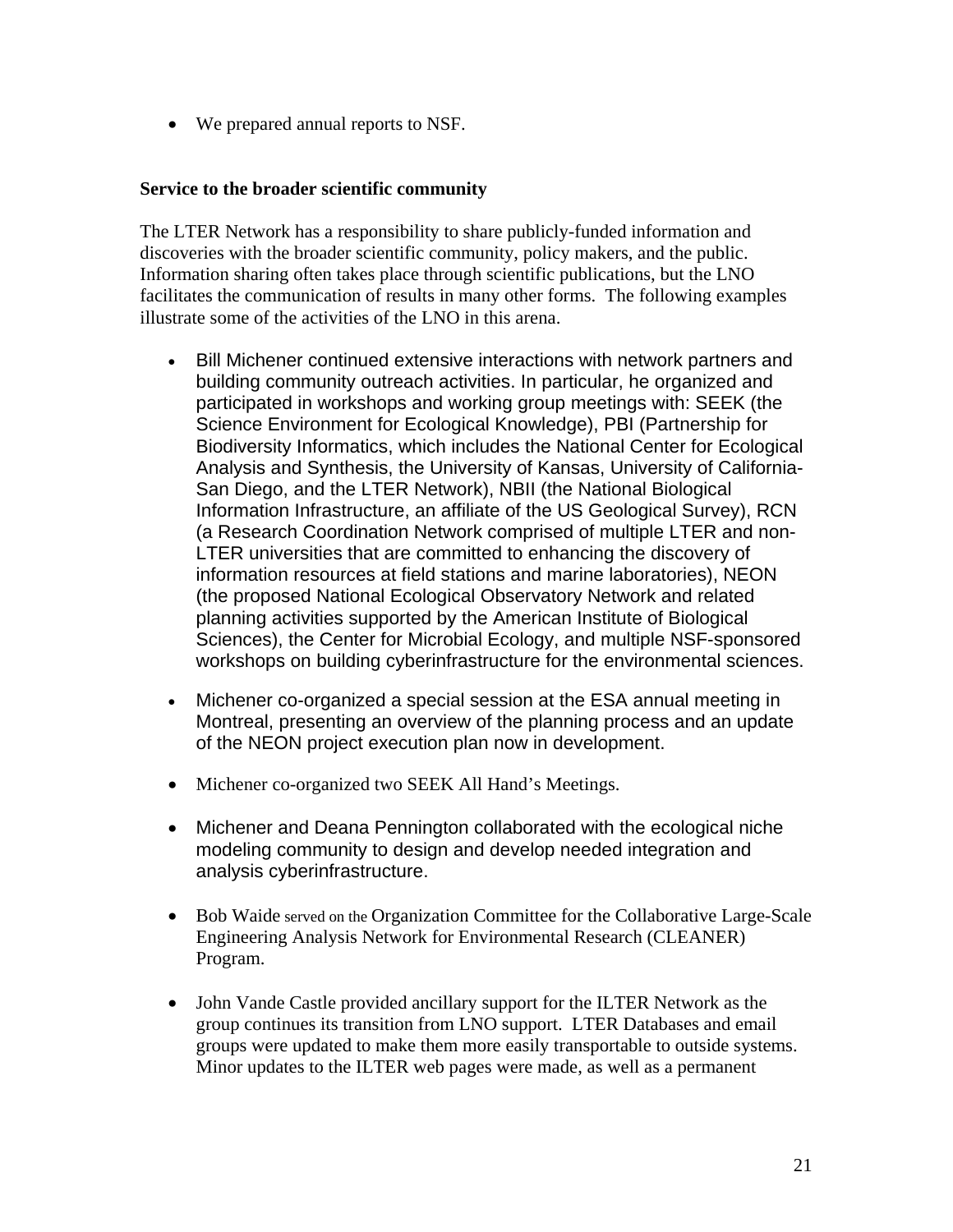backup made of the entire ILTER website, which was provided to the ILTER Network Committee Chair.

- Bob Waide represented LTER on the AIBS Public Policy Committee.
- The LNO raised funds from sites to pay for a membership in AIBS for the LTER Network.
- Deana Pennington conducted research with eleven national and international biodiversity scientists regarding scientific knowledge acquisition for formal representation in advanced technologies.
- Deana Pennington organized a workshop in ecologic knowledge representation.
- Laura Downey conducted user profiling, user testing, and structured feedback activities in two training workshops.
- Laura Downey served as associate editor in a new online usability peer-reviewed journal.
- Laura Downey served as a program committee member for the 2006 conference of the Usability Professionals' Association.
- Bill Michener, Deana Pennington, and Samantha Romanello organized a series of activities for the community that communicated results of the SEEK project. These included:
	- o Two week-long training workshops on ecoinformatics and GIS that were held at the University of New Mexico for the Organization of Biological Field Stations.
	- o One week-long introduction to ecoinformatics training workshop for early career faculty and postdoctoral associates.
- Deana Pennington and Samantha Romanello organized an evening session on "Empowering ecologists with informatics education and training" at the annual ESA meeting in Montreal.
- Deana Pennington was an invited instructor for the National Institute for Technology & Liberal Arts Education GIS in Landscape Ecology Workshop
- Patty Bonito worked with NSF, the ILTER Committee and LNO staff Bob Waide and John Vande Castle to finalize the current version of the ILTER brochure and made it available to the ILTER Network Committee in digital form.
- Jianting Zhang collaborated with computer scientists from GEON and SEEK to develop automated geospatial processing techniques that are a necessary generic cyberinfrastructure across disciplines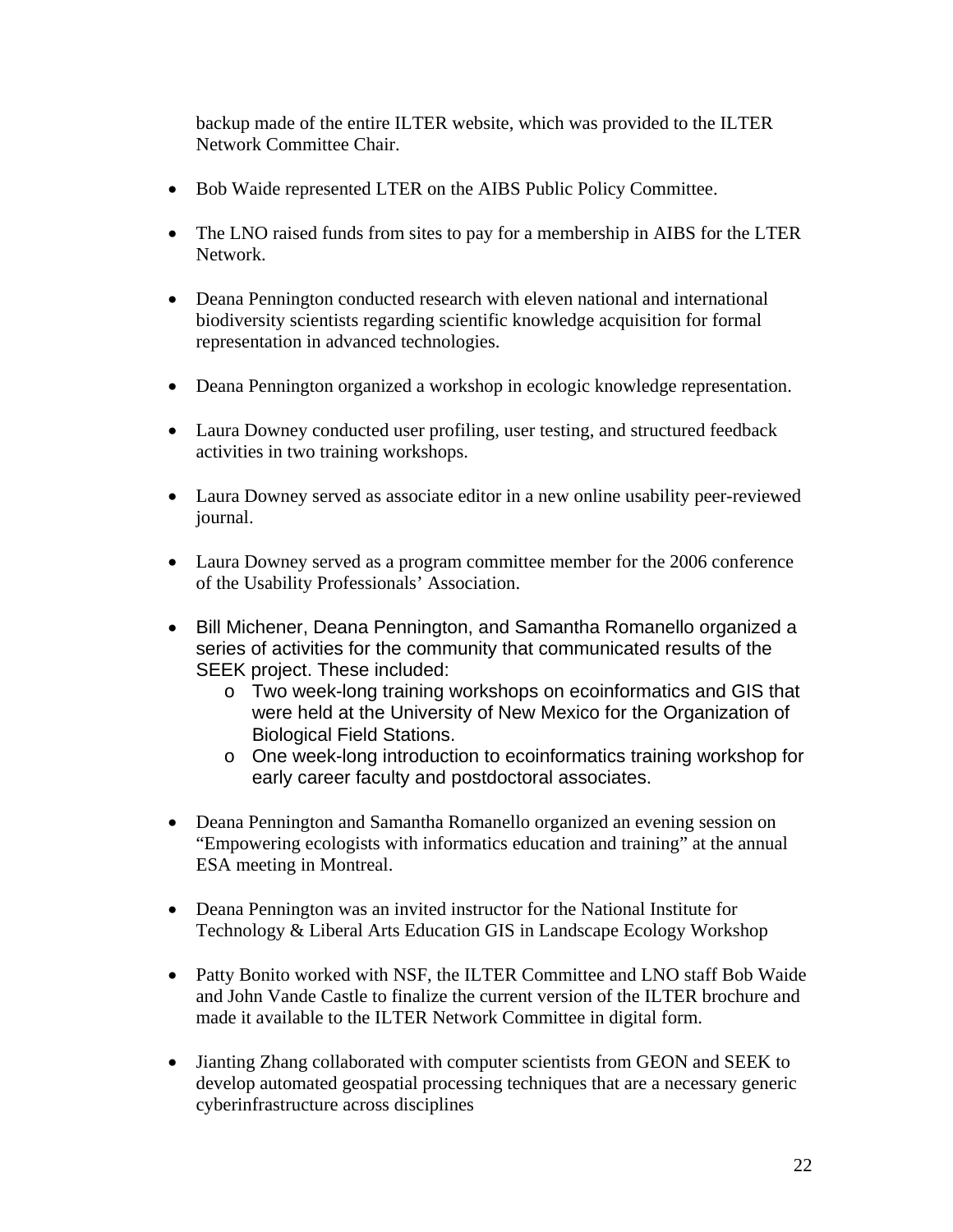- Jianting Zhang collaborated with the SEEK project to develop robust, distributed ecological models for the ecological niche modeling community
- Waide served as secretary of the Long Term Studies Section of ESA.
- Michener and Brunt organized and participated in a workshop on data registries that lead the ESA toward implementation of a data registry system for its journals.
- James Brunt initiated work to provide redundancy and fail-over for the ESA registry LDAP, Metacat, and DNS components working with Matt Jones at NCEAS.
- James Brunt served on the National Advisory Board for the Natureserver Internet Data Delivery project.
- James Brunt migrated the Ecological Standard Methods database to a more robust platform and made it available via lternet.edu and obfs.org.
- James Brunt migrated the OBFS bibliography and courses database to a more open, robust platform and made the interfaces available.
- Bob Waide organized a symposium with Hague Vaughan and Manuel Maass at the joint ESA-Mexican Ecological Society meeting in Merida, Yucatan. The symposium focused on improving methods for delivering scientific information to decision makers, and was a joint effort among U.S., Mexican and Canadian LTER Networks.
- Marshall White developed and implemented a content management system for OBFS web site and made several revisions to the backend database supporting this system.
- Bob Waide and Jim Reichman of NCEAS organized a working group to identify appropriate metrics to demonstrate the broader effects that organizations like LTER and NCEAS have on the scientific establishment.
- Bob Waide and Jim Gosz co-organized a paper session at the 2005 INTECOL meeting titled "Multiple Time Scales of Ecological Processes: Results from the LTER Network".

## **Contributions**

#### **Development of your own discipline**

By coordinating cross-site activities of the LTER Network, the Network Office contributes directly to development of partnerships and collaboratories in ecological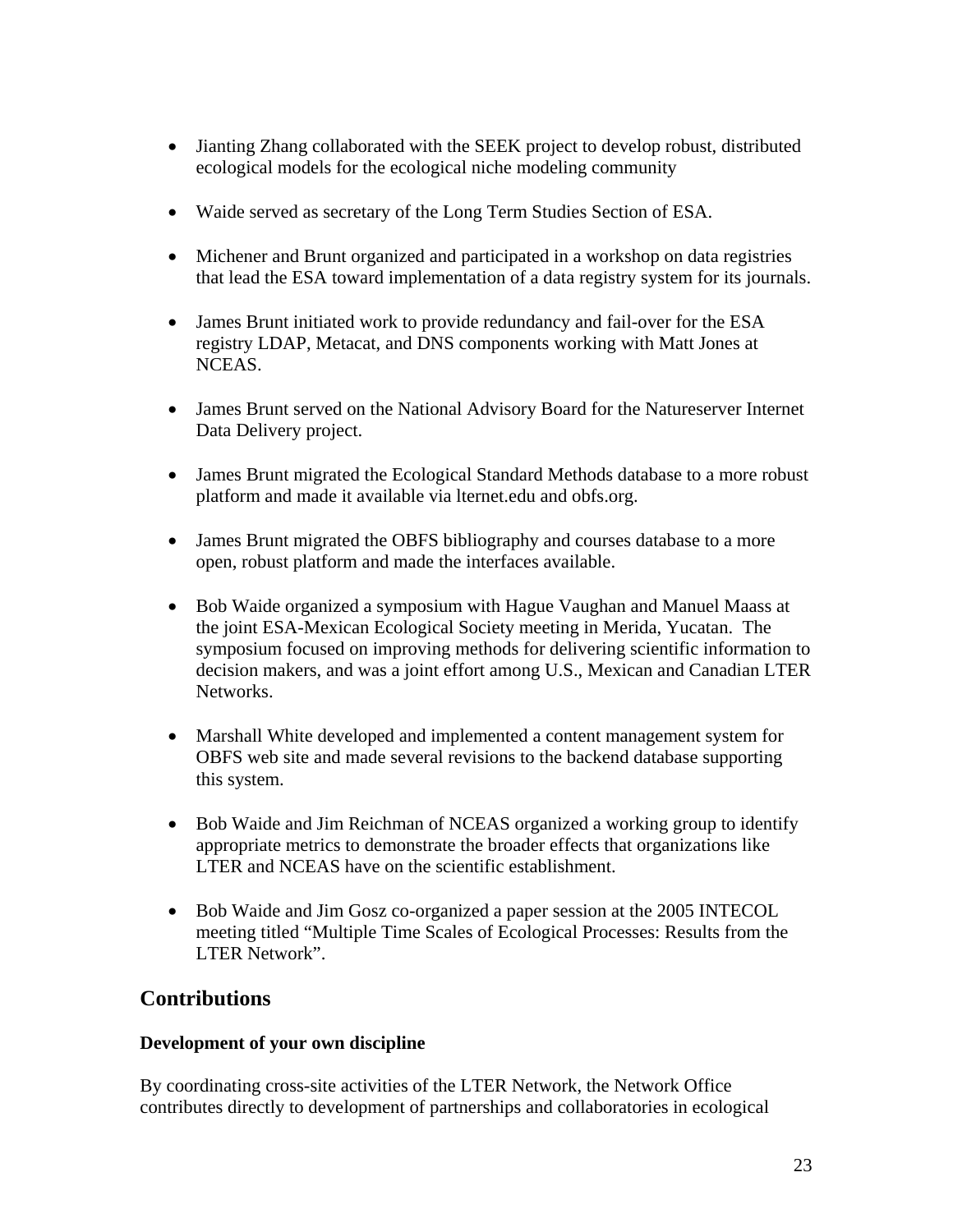science. We provide leadership in the field of ecology, especially in critical areas involving the development of knowledge networks. Moreover, we provide expertise and leadership in the development of new kinds of networks (e.g., NEON, CLEANER) and new initiatives for existing networks. By emphasizing interdisciplinary and cross-site research activities, we advance our understanding of complex systems, including humandriven systems. Specifically, we are working with the LTER Science Task Force to plan a new approach for LTER Network science that incorporates new sites, networks, and disciplines to address grand challenges in ecology. The partnerships we have formed with SDSC, NCEAS, NCSA, and the University of Kansas directly promote the integration of the fields of informatics and ecology. The LNO has played a key role in defining the importance of informatics in ecology and in disseminating knowledge about ecoinformatics throughout the ecological community. We have provided leadership in the important areas of data sharing, connectivity, and the acquisition and implementation of new technologies.

Many of the achievements of the LNO contribute to the development of the disciplines of ecology and ecoinformatics. For example:

- The LNO has been strongly involved in the planning for the emerging NEON and CLEANER networks. These new networks will provide significant new opportunities to advance ecological science and represent one of the most important innovations in our field in decades.
- The LTER Strategic Planning process has the potential to increase significantly the pace of synthesis within the discipline of ecology. The LNO has played a key role in facilitating the development of this new initiative.
- The Custom Unit Registry provides researchers in the ecological community an Internet-based relational database for searching and storing scientific units as defined by the Scientific, Technical, and Medical Markup Language (STMML) and used as the unit definition standard in the Ecological Metadata Language. The Custom Unit Registry provides both a web browser (http://fire.lternet.edu/customUnit) and a web-service interface to access and update the database. The benefit of the Custom Unit Registry is that researchers can now reference the registry when creating new EML documents in a manual and automated fashion.
- The Metadata Catalog provides researchers an Internet-based interface for storing, retrieving, and searching EML metadata documents. The entire Metadata Catalog product suite includes an automated harvesting application (Metacat Harvester) that seamlessly pulls EML documents from individual LTER sites and inserts them into the Metacat database, the Metacat Advanced Query Interface for developing complex metadata queries, and numerous site specific tools for converting legacy metadata into the EML metadata standard.
- The LTER Metadata Standardization project provides a consensus network standard to share metadata and optimize cross-site synthesis. Custom tools to standardize the metadata were deployed in many LTER sites. These tools are the genesis for long term-standard metadata management applicable to both LTER and non-LTER sites.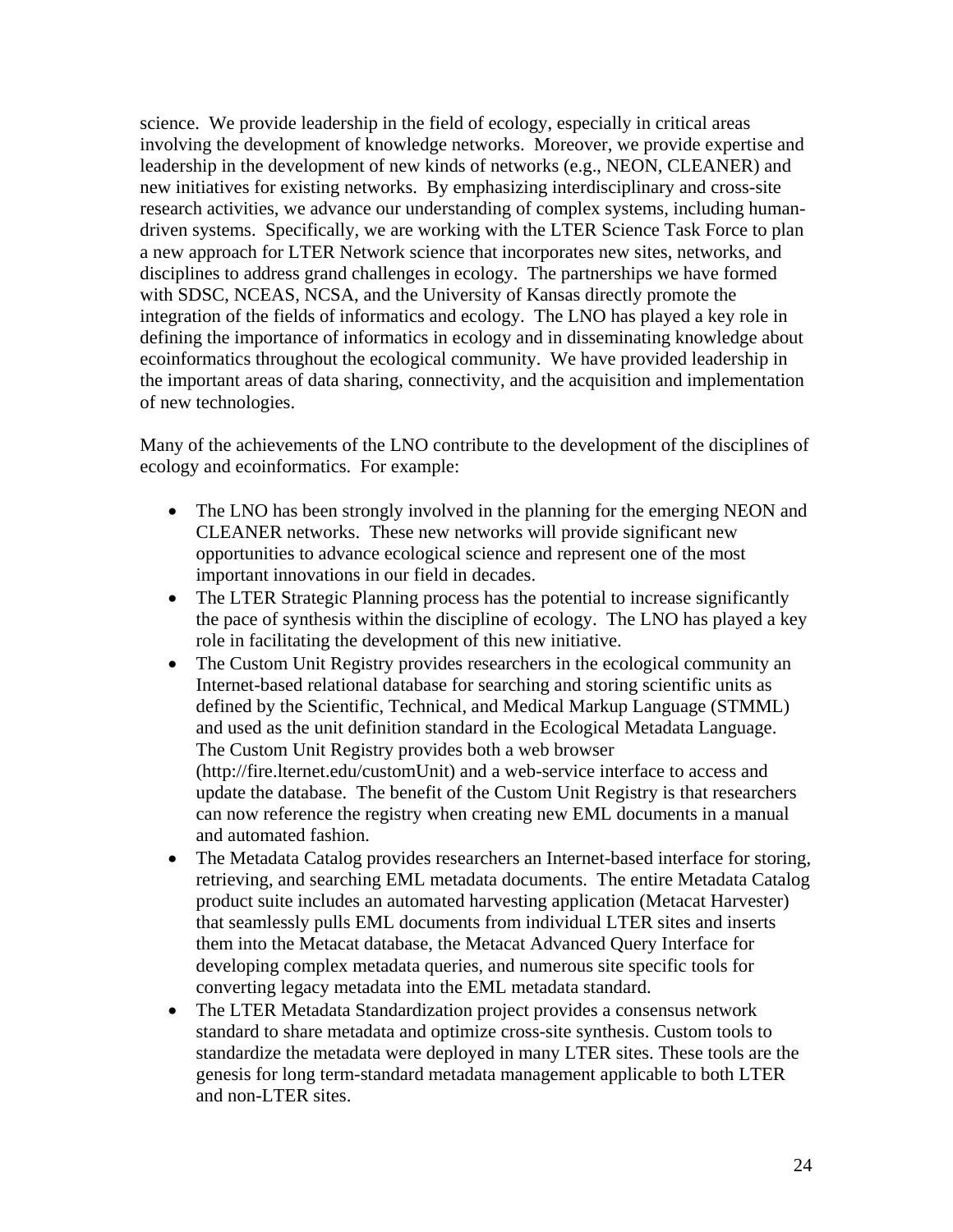- The Metadata Crosswalk bridges the two major metadata standards for the geospatial, biological and ecological disciplines. The improvements introduced by metadata crosswalks facilitate metadata entry by widening the array of tools available to the users. The crosswalk enhances the exposure of the research conducted at LTER sites to the broad public community by making the metadata format compatible with the format used by related federal institutions such as USGS, ORNL and NBII.
- About 3,000 LTER records are now publicly available through the NBII clearinghouse. This continuous automated process ensures that the public has the most up-to-date LTER metadata records.
- The Personnel Database Update offers users a simple, effective means to keep track of their own information as well as a portal for access by the broader ecological community to this kind of information.
- The revision of the LTER Document Archive responded to user requests to improve ease of discovery by users and updating by data managers. The improved archive provides easier access to LTER documents to both LTER and non-LTER scientists.
- The Network News Portal redesign made network news a dynamic feature of the LTER web site, thereby increasing the flow of information to the broader scientific community.

#### **Development of other disciplines of science and engineering**

Our participation in the KDI and SEEK projects jointly with SDSC and NCEAS contributes to the fields of cyberinfrastructure, computer science, and informatics. Network development, research in computer science, ecological research concerning biocomplexity, and educational activities are purposefully linked in these proposals. Both of these projects provide test beds for integrating multidisciplinary, multi-scale data for addressing critical environmental questions. The efficient discovery of new ecological insights from these systems will provide validation of the informatics approaches being tested. Similarly, advances in computer science research involving probabilistic testing of hypotheses will guide ecological research and accelerate progress in understanding complex phenomena in general. The governance and information management models developed under the LTER program have relevance for networks in other disciplines (e.g., CLEANER).

Specific results from LNO activities that enhance the development of other disciplines include:

• The Grid Pilot Study resulted in the "Biophony Grid Portal" – a web-portal application that allows a researcher to search for and analyze acoustic data that is collected from a distributed array of acoustic sensors associated with the work of Dr. Stuart Gage. The success of the Grid Pilot Study, exemplified by the Biophony Grid Portal application, fully demonstrated the efficacy of grid middleware in supporting LTER science, and identified middleware components that could meet the requirements of a production version of an LTER Grid. Such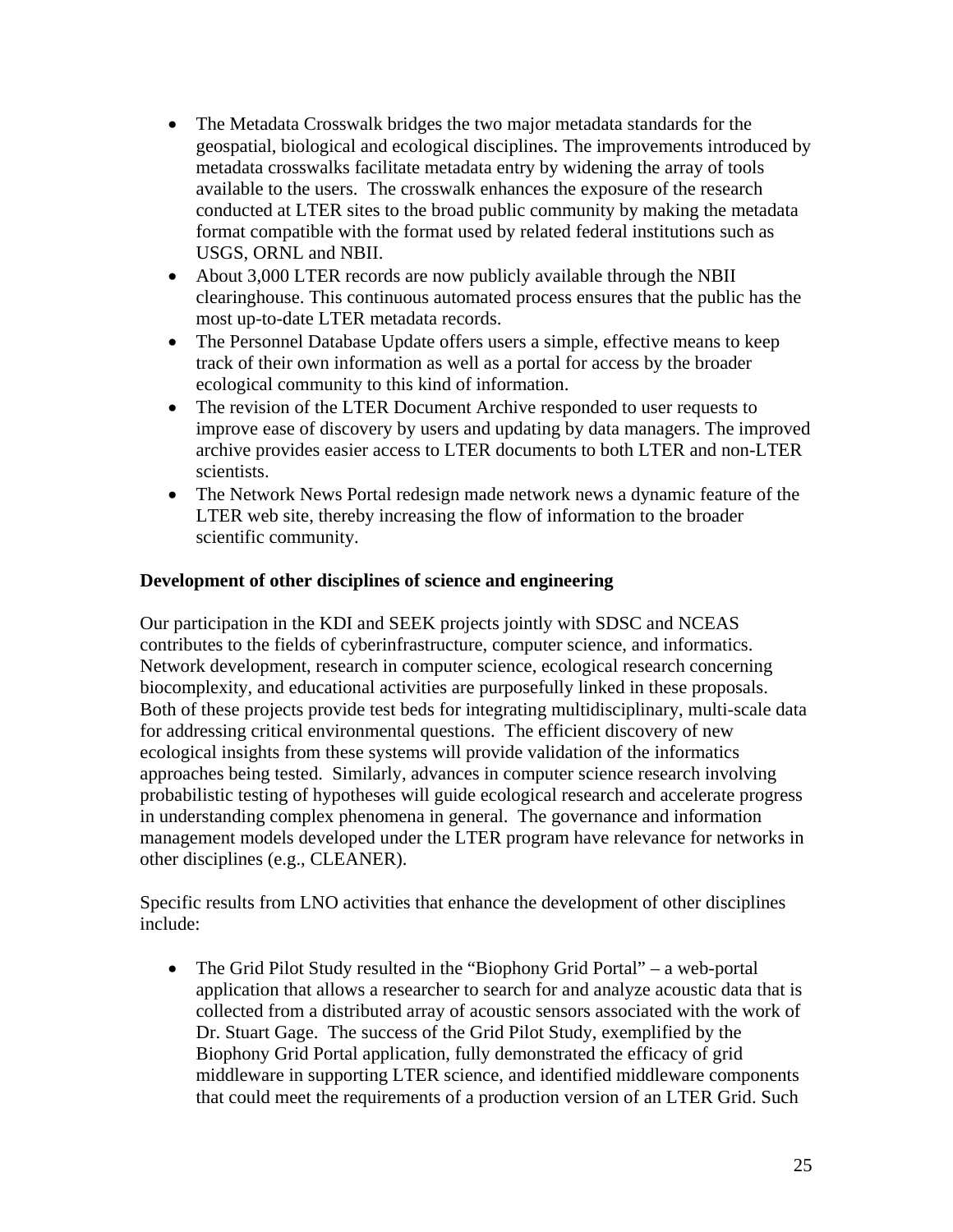insight would have been difficult to grasp without a hands-on evaluation of the technology.

- The Custom Unit Registry includes advances that are relevant to the disciplines of computer science, information science, biology, and ecology.
- The Metadata Catalog incorporates new approaches in computer science and information science.

#### **Education and development of human resources**

The LTER educational activities facilitated by the Network Office include development of web-based information on ecology for use by K-12 students, support of Schoolyard LTER sites at secondary schools, assistance to undergraduates and graduate students in identifying educational and research opportunities, organization of international student exchanges, facilitation of the activities of the LTER Graduate Student Committee, and the development of proposals aimed at the integration of education at all levels into LTER research programs. In the long-term, the LNO is working with the LTER Executive and Education Committees to define a strategic plan for integrating education and research seamlessly across all educational levels. In addition, the LNO, in collaboration with SEEK and the Resource Development Initiative for Field Stations, has created a state of the art facility at the University of New Mexico for training in ecoinformatics. This facility is dedicated to ecoinformatics training and has already hosted several courses for new faculty, post-docs, and graduate students. The long-term potential of this facility is significant.

#### **Physical, institutional, and information resources for science and technology**

The technical and information resources developed and maintained by the LNO are available for use by the 2000+ scientists of the LTER Network as well as the ecological community in general. The Long-Term Ecological Research Network Office occupies a 2,700 square-foot suite comprising seven offices, an 8 person technical workspace, and two 40-person conference rooms in the CERIA building on the main campus of University of New Mexico. This space is ideally positioned to support the activities and research proposed. One of the conference rooms is equipped with a Polycom VU FX – 4 port IP video conferencing hub. This equipment is portable and can be easily relocated in any of the working group conference facilities described above. In addition, we have a Polycom single port VU video conferencing unit that can be easily moved or shipped around as necessary to support this activity.

We are completing a dedicated computer training facility of our own design that will complement the above facilities and will be under complete control of the program – this is unheard of in most institutions where computer classrooms are always shared and usually under control of a centralized scheduling system. Computers, AV equipment, and furniture have been installed, and the facility is now operational. The equipment for the facility was purchased by the SEEK ITR grant and University of New Mexico Cost-Share.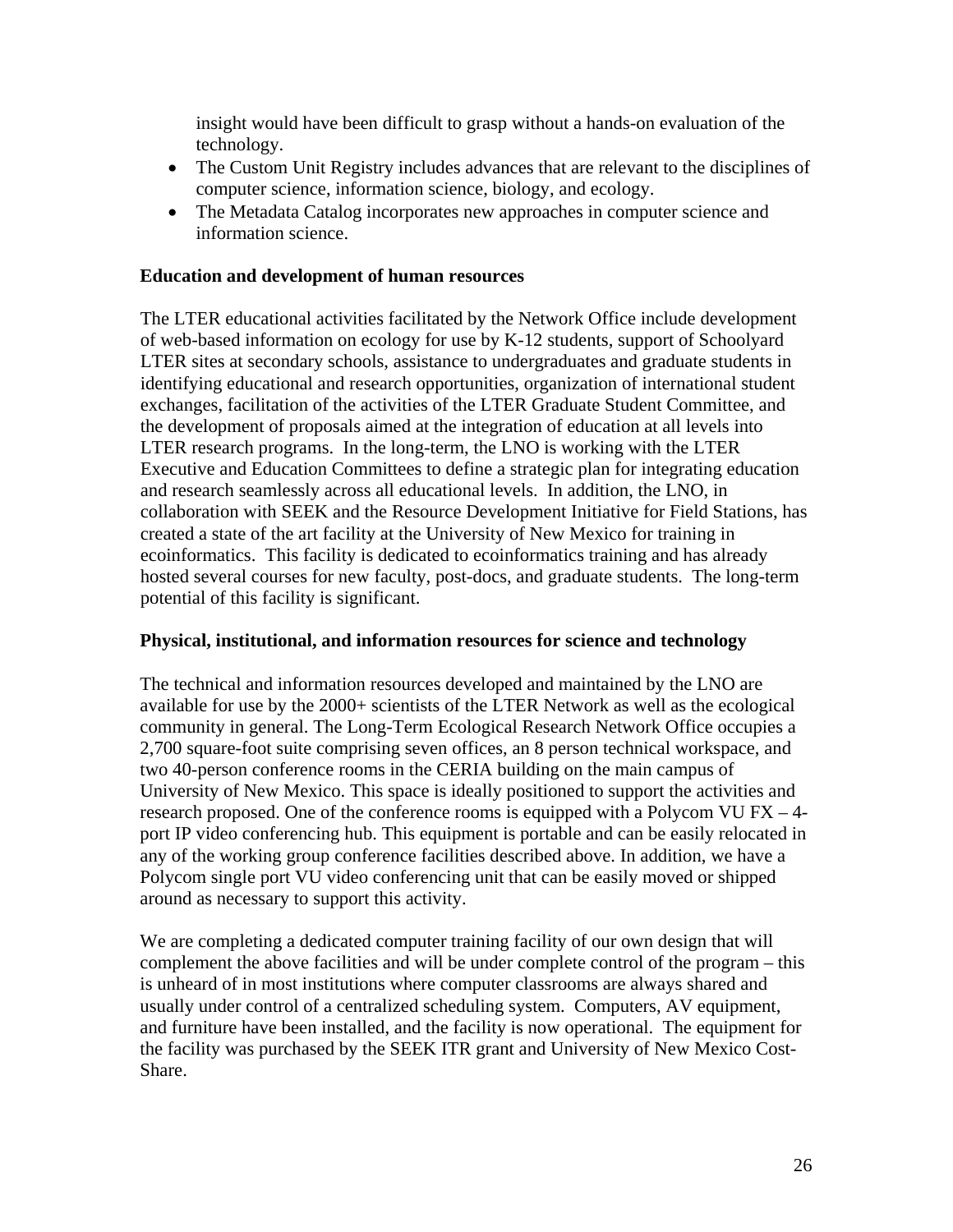In addition, we are planning for a Polycom bridge system to be completed sometime in 2006. This system will provide on demand videoconferencing for up to 48 users at a time, and will be available to the broader ecological community.

## **Sevilleta Research Station and Conference Facility**

The UNM Department of Biology maintains a unique facility to support research and conferences 55 miles south of the UNM campus in a scenic section of the 200,000 hectare Sevilleta National Wildlife Refuge near the Rio Grande River. This facility can house 48 people and has full conference facilities including two large conference rooms with multi-media projection systems, a library, computer center, computer teaching lab, institutional kitchen, office space, and additionally includes quiet work-enhancing isolation complete with resident wildlife. The station is fully interconnected via fiber optics and has wired and wireless Ethernet in all facilities including bedrooms. The station is connected to the Internet via a point-to-point T-1 that connects directly to the Internet II router and the UNM gigabit backbone. This creates an environment conducive to productivity via the combined effects of solitude and connectivity. Participants can take a hike with their wireless enabled laptop or seek any number of secluded refugia around the compound. This facility is available for scheduling of proposed workgroup activities and is very supportive of this type of research effort.

## **Computing Facilities to Support Training**

The LNO and SEEK projects support a 20 seat Ecoinformatics Training and Usability Testing Lab where training and development workshops can be held for all aspects of the network information system development effort as well as research and synthesis workshops. This one-of-a-kind facility is equipped with modern computing, communication and audio-visual equipment to provide maximum contact between trainer and trainees. The LNO is currently developing an operation plan for this facility to ensure it's continued efficient operation.

## **Computing Facilities to Support Research**

The LNO supports computing facilities to support the LNO operations, and faculty and staff computing. In addition, the LNO houses computer infrastructure and data center for support of the LTER Network Information System. The climate controlled data center has scalable servers and enhanced network bandwidth to better serve the LTER Network and its partners in the ecological community. Four Dell Poweredge 2650 Dual Multiprocessor servers (2-2.4Ghz Pentium IV, 4Gb memory, LTO tape backup, a 1 Tb RAID5 disk array, redundant power supplies and UPS), and two Sun E-450 Enterprise servers (4-300mhz UltraSPARC CPUs, 1gb memory, 20gb local disk, tape backup including Benchmark DLT7 tape robot and DDS3- 12/24 gb, redundant power supplies and uninterruptible power) serve the LTERnet.edu domain. The combination of the Sun Solaris operating system on the UltraSparc platform and the Linux and Windows operating systems on the Intel platform allows for maximum flexibility in incorporating new developments and technology. MS SQL server, Mysql, and Postgres are used for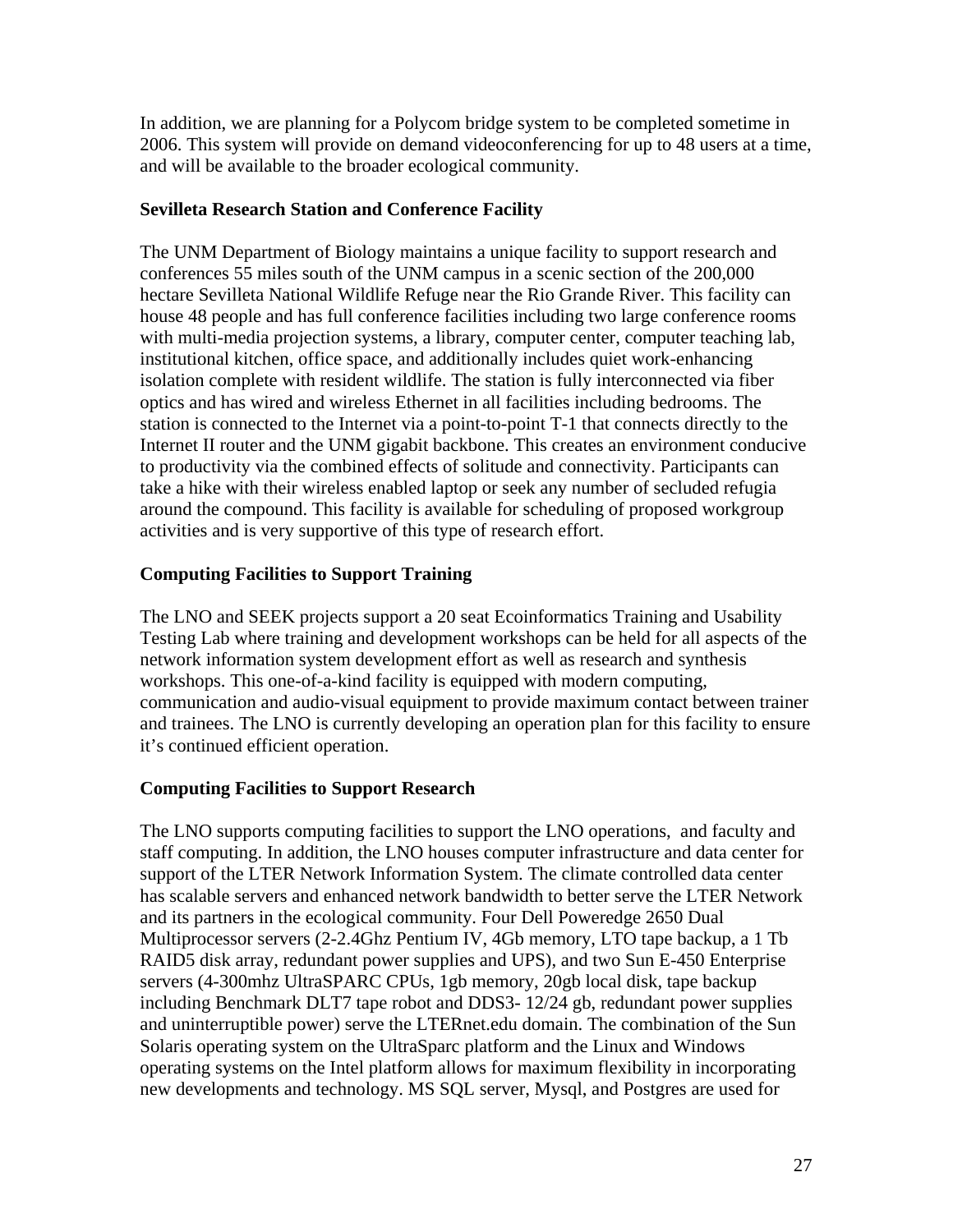databases. In addition, the office has a number of large format color output devices and a variety of formats of scanning data input devices.

The UNM campus is wired with Gigabit redundant fiber backbone that connects all the zones in which the LNO will operate. Our facilities have both fiber and copper gigabit ethernet connections. Research activities at UNM enjoy a fractional OC-3 fiber connection to the Internet II via Denver that is connected directly to the gigabit backbone infrastructure. In addition, the University of New Mexico has just become a full member of the National LambdaRail consortium. National LambdaRail (NLR) is a major initiative of U.S. research universities and private sector technology companies to provide a national scale infrastructure for research and experimentation in networking technologies and applications.

## **Public welfare beyond science and engineering**

Three of the objectives of the LTER Network directly address public welfare beyond science and engineering:

- To create a legacy of well-designed and documented long-term observations, experiments, and archives of samples and specimens for future generations.
- To promote training, teaching, and learning about long-term ecological research and the earth's ecosystems, and to educate a new generation of scientists.
- To reach out to the broader scientific community, natural resource managers, policymakers, and the general public by providing decision support, information, recommendations and the knowledge and capability to address complex environmental challenges.

In an effort to go beyond these objectives, members of the LNO staff have participated in the planning for the proposed National Ecological Observatory Network (NEON). NEON will be the first national ecological measurement and observation system designed both to answer regional- to continental-scale scientific questions and to have the interdisciplinary participation necessary to achieve credible ecological forecasting and prediction. As such, NEON will transform the way we perform science by enabling the integration of research and education from natural to human systems, and from genomes to the biosphere. Social scientists and educators will join ecologists and physical scientists in NEON planning and design and participate as observatory users, recognizing that we live on landscapes that are, to varying degrees, human-dominated ecosystems.

Immediate broader impacts to be realized are associated with the diversity that is built into the leadership of the NEON Design Consortium (i.e., inclusion of multiple disciplines, traditionally underrepresented groups and broad geographic representation). We believe that by providing for diversity "at the top," we will help insure appropriate diversity in populating the workforce (committees) that will be critical to the success of the NEON Design Consortium. Furthermore, in designing NEON, we will tap the intellectual capital across the full range of four-year institutions. We will also include the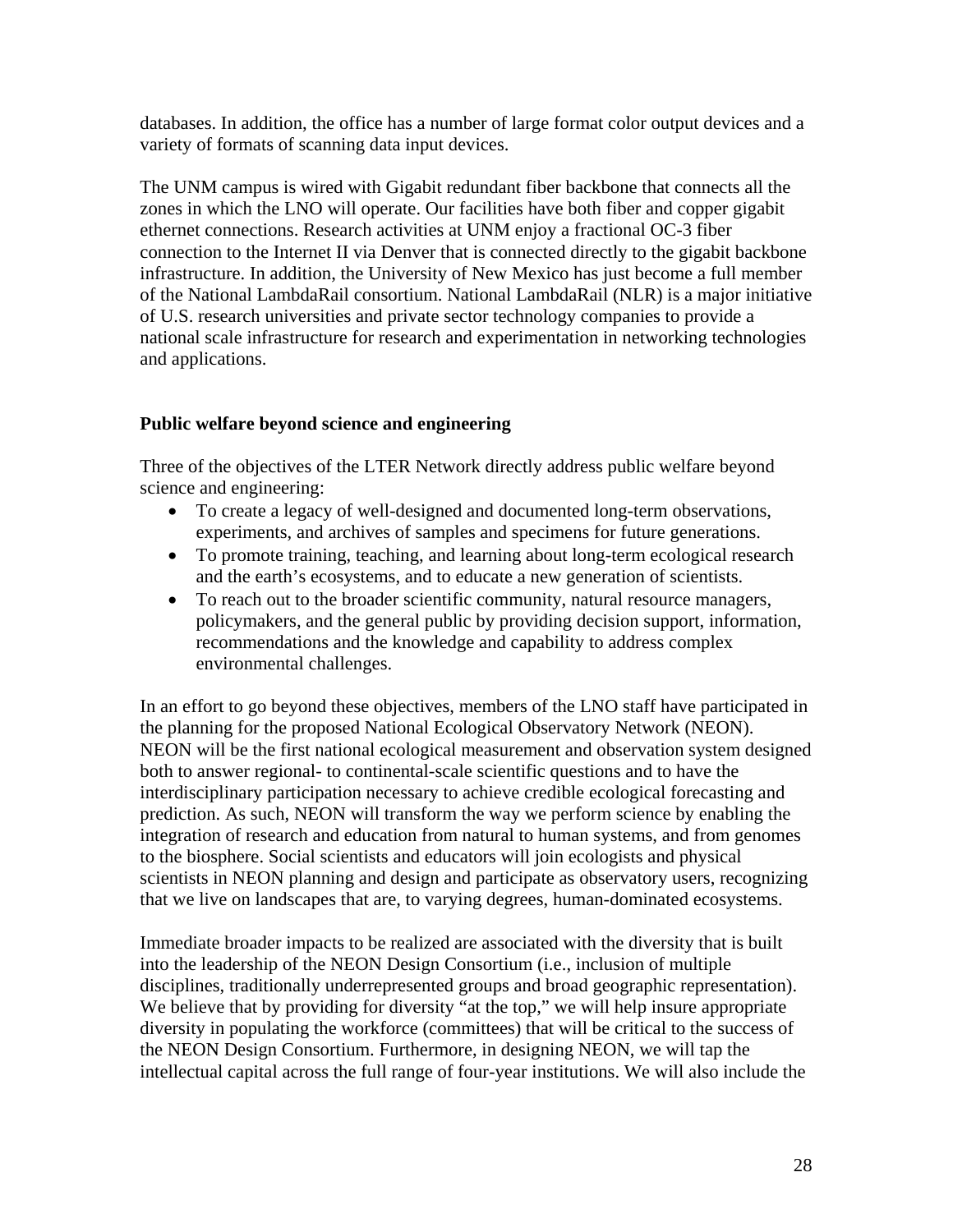insight of post-doctoral associates—NEON's next generation of leaders—in our design efforts.

The broader impact of our work in designing NEON will also be fundamentally enhanced by a focus on questions recognized by the National Research Council as being fundamentally important to the nation—climate change, invasive species, ecology of infectious diseases, biodiversity, nutrient cycling, and land use change—plus hydroecology and "emerging issues."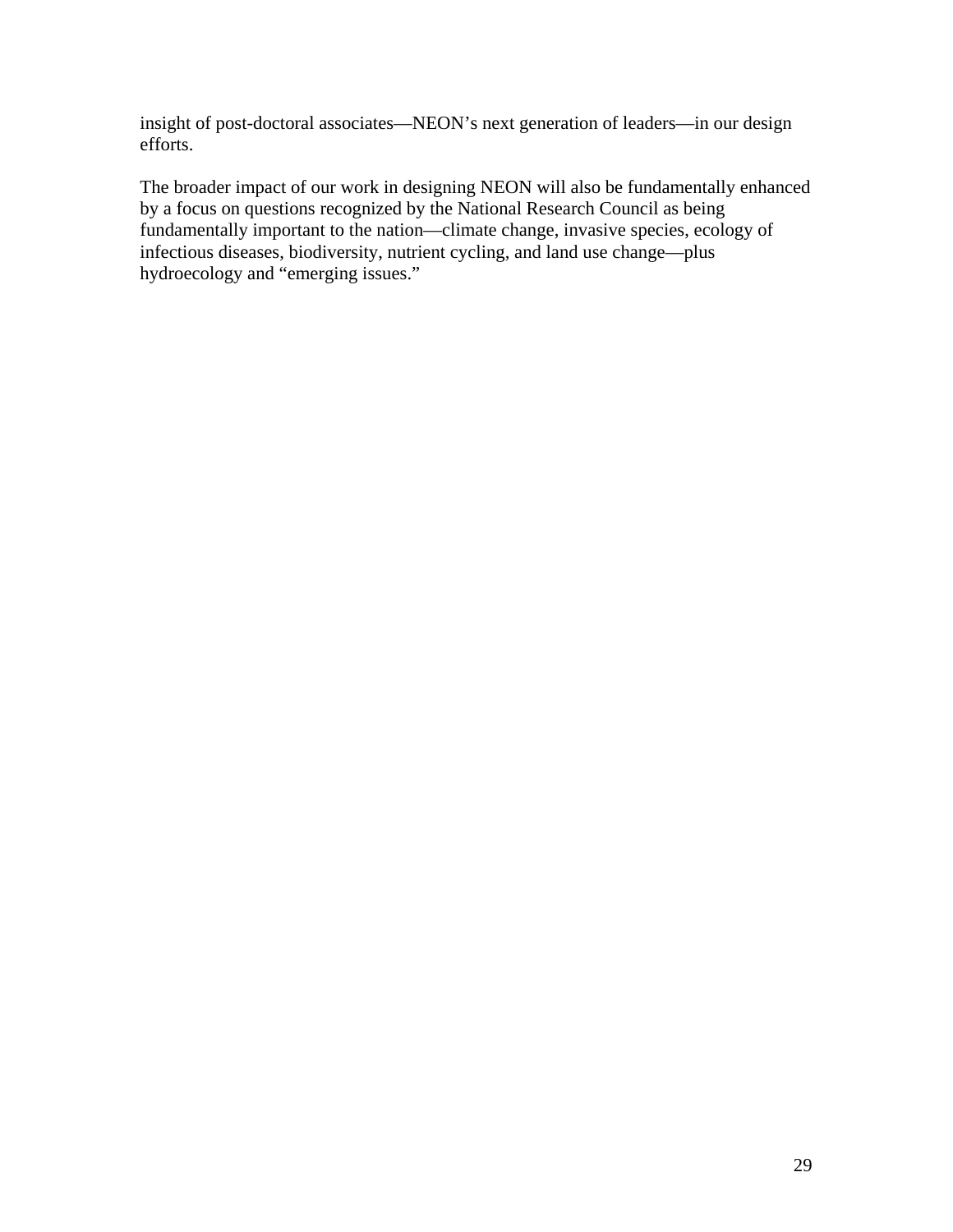# **Appendix 1. Priority activities for the LTER Network Office**

## **Service to LTER Sites**

- Coordinate governance and scientific meetings
- Design, develop content, and supervise maintenance of LTER network web sites.
- Participate in and organize scientific activities as part of the All Scientists Meetings in 2003, 2006, and 2009, including planning and follow-up working groups.
- Identify and support 6-8 small research working groups a year, and seek other funds to increase that number to 20-25 following an All Scientists Meeting.
- Provide technical assistance to LTER sites.
- Facilitate the production of site volumes for the Oxford Synthesis series by providing editing and other technical assistance to sites, so that a complete set of volumes synthesizing research at all sites is available by the end of the decade.
- Provide limited support to LTER Network scientists in producing quality publications that describe the importance of LTER research aimed at general scientific audiences.
- In off years (2004, 2005, 2007, 2008), facilitate the organization of joint symposia at annual meetings of associated disciplines and support participation of LTER scientists in these symposia.
- Communicate knowledge about technical advances and computational and communication infrastructure to LTER sites.
- Prepare and print site brochures
- Prepare, edit, print, and distribute two Network Newsletters each year.
- Maintain 24x7 access to email, web, ftp servers.
- Report and communicate to LTER sites and the network
- Assure database integrity through daily backup and verification routines.
- Provide for backup and restoration of LNO computer file systems.
- Monitor and maintain remote sensing archive.
- Promote data standardization across sites
- Revise and print the LTER Personnel Directory every third year.

## **Service to the LTER Network**

- Provide a point of contact between the LTER Network and external entities including NSF and other agencies and research centers
- Develop linkages between the LTER Network and other networks and research centers to facilitate improvements in LTER science
- Promote and support synthetic research collaborations designed to achieve the objectives of the LTER Decade of Synthesis.
- Work with the Network Information System Advisory Committee and the Information Management Committee to establish the Network Information System
- Provide support to and facilitate the activities of LTER standing committees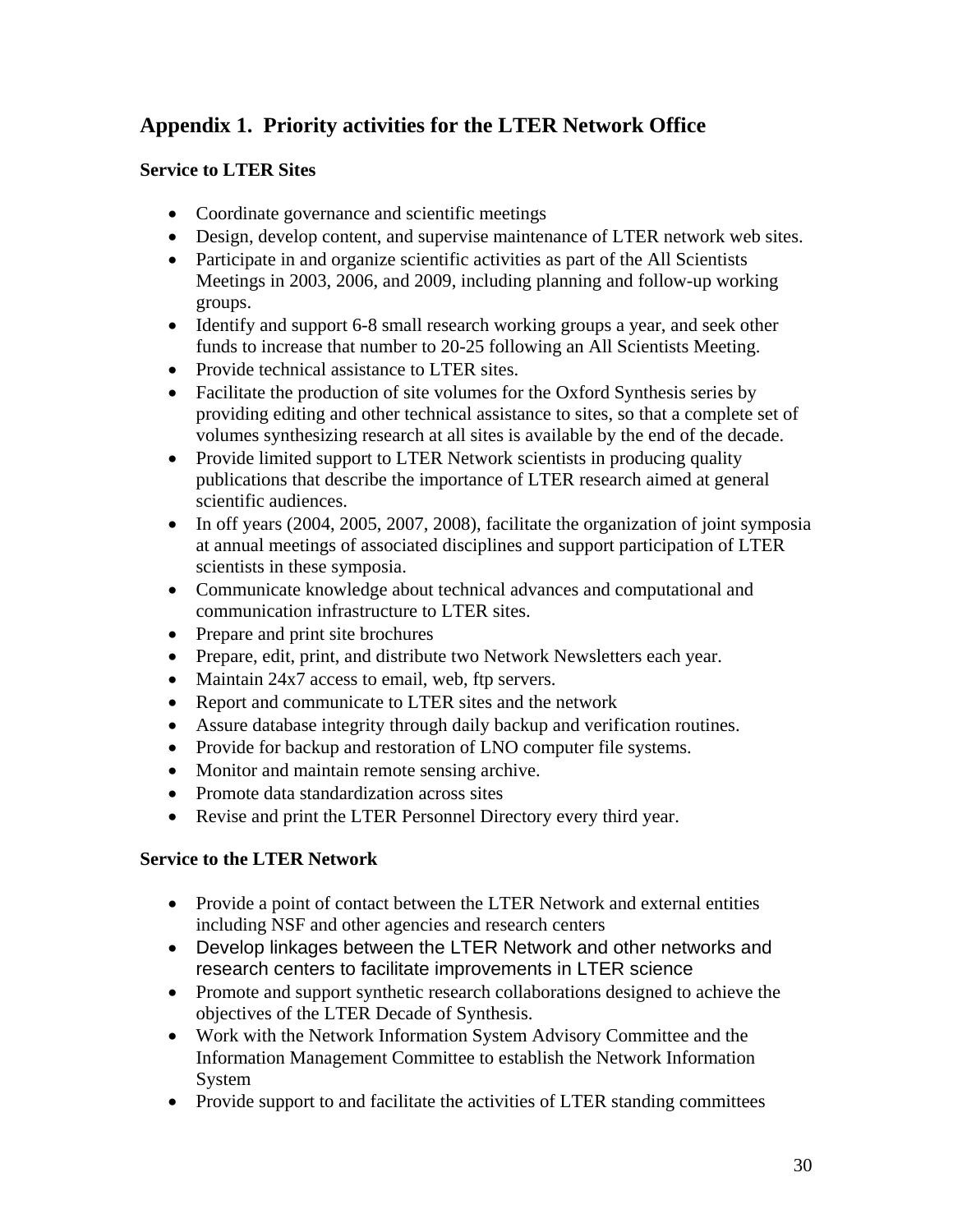- Participate in and support the planning activities being conducted by the LTER Network
- Plan for future activities in coordination with the EC and CC.
- In coordination with the CC, identify and support at least one major synthesis effort each year
- Lead in developing one value-added database per year in association with the science theme meeting.
- Administer funds for LTER activities
- Prepare proposals for network-level activities
- Promote metadata standards within the LTER Network
- Curate, maintain, and expand LTER Network Databases
- Revise and print the LTER Network brochure every third year.
- Review and upgrade the LTER traveling exhibit every third year.
- Prepare materials for All Scientists Meetings every third year.
- Research and synthesize widely scattered historical documents associated with the development and scientific significance of the LTER program.
- Prepare and disseminate short descriptions of LTER research results on a regular basis and make these available to funding agencies, policy makers and the general public.
- Review and evaluate LNO staff
- Monitor and maintain the LNO Local Area Network.
- Enforce LAN, WAN, and computer security models at LNO.
- Upgrade and maintain LNO server operating systems and application software.
- Upgrade and maintain LNO desktop operating systems and application software.
- Provide user support to LNO Staff.
- Plan for and procure LNO hardware, software, and supplies.
- Upgrade and maintain LNO computer and network hardware

#### **Service to NSF**

- Develop a strategic plan focusing on LNO's mission, its role in relation to other organizations, and the most effective structure for managing LNO and its relations with external entities.
- Respond to requests for information about the accomplishments of the LTER Network for NSF presentations and publications
- Serve as a conduit for information requests from NSF to LTER sites and the Network
- Promote community collaboration and standardization efforts in IM
- Maintain the ILTER website

#### **Service to the broader scientific community**

- Develop linkages between the LTER Network and other networks and research centers to disseminate the benefits of LTER science
- Encourage the development of scientific enterprises that address national needs